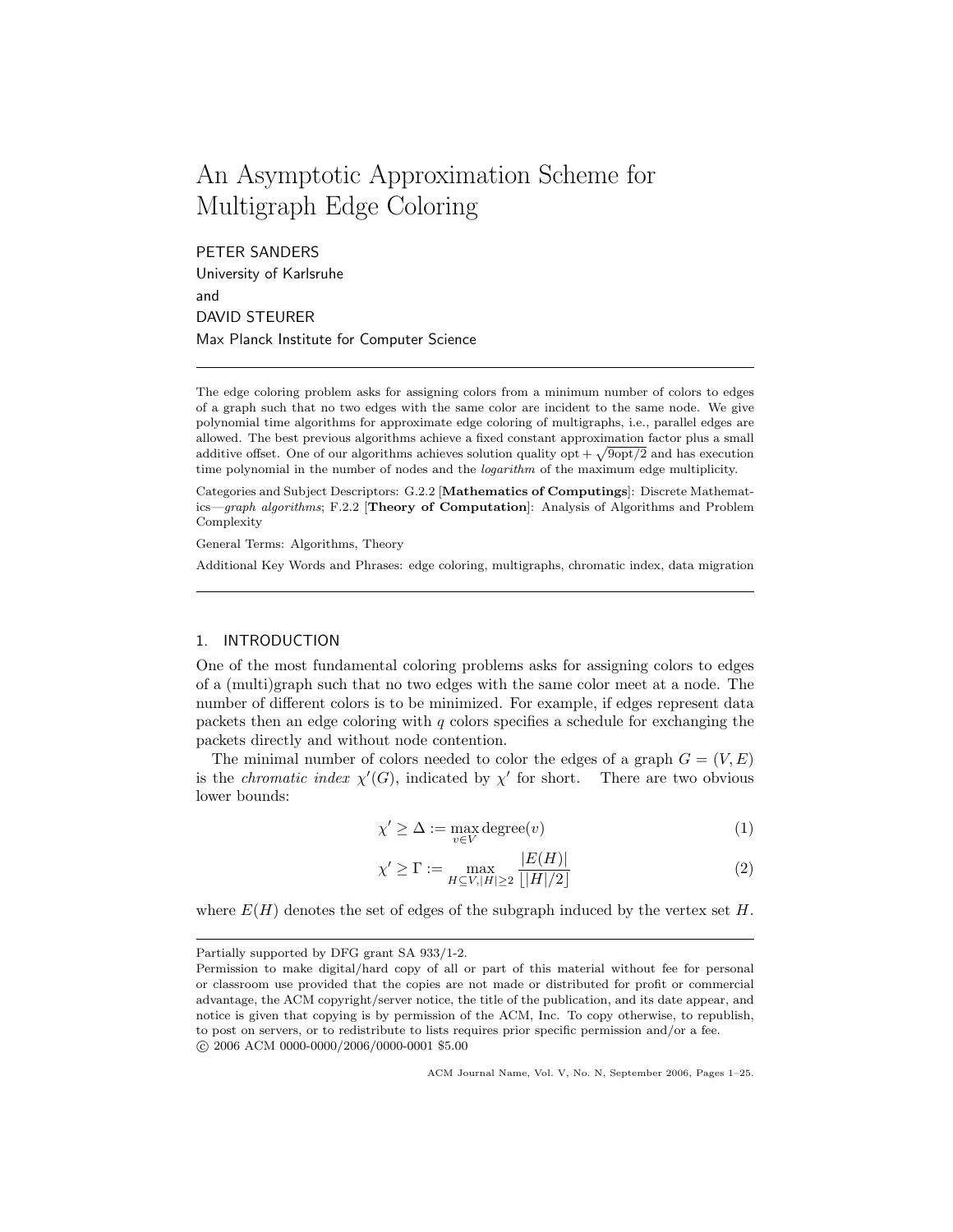For *bipartite* multigraphs we actually have  $\chi' = \Delta$  and optimal colorings can be found very quickly [Cole et al. 2000]. For simple graphs, Vizing's algorithm [Vizing 1964] gives a coloring with  $\Delta + 1$  colors in time  $\mathcal{O}(|E|(|V| + \Delta))$ . The same quality 1904] gives a coloring with  $\Delta + 1$  colors in time  $\mathcal{O}(|E|(|V| + \Delta))$ . The same quali<br>can also be achieved in time  $\mathcal{O}(\min{\{\Delta m \log n, m \sqrt{n \log n}\}})$  [Gabow et al. 1985].

It is NP-hard to decide whether  $\chi' = \Delta$  [Holyer 1981]. Vizing's algorithm can be generalized to color multigraphs with  $\Delta + \mu$  colors, where  $\mu$  is the maximum multiplicity of an edge.

An algorithm by Shannon can color any multigraph with  $3/2 \cdot \Delta$  colors [Shannon] 1949]. There is a 4/3-approximation algorithm for multigraphs [Hochbaum et al. 1986] but any better constant factor approximation is NP-hard to obtain [Holyer 1981]. However, if we allow a small additive error, much better approximation factors can be obtained. In a sequence of results, approximation guarantees of  $7\chi'/6 + 2/3$ ,  $9\chi'/8 + 3/4$  [Hochbaum et al. 1986], and  $11\chi'/10 + 4/5$  [Nishizeki and Kashiwagi 1990] have been obtained. All these algorithms have the same basic structure and it can be expected that any approximation of the form  $(1 +$  $1/2k\chi' + 1-1/k$  can be achieved. However, the actual algorithms became more and more complex with a large number of case distinctions that can only be managed using careful exploitation of symmetric cases. After eight more years, the most recent improvement in this direction only affected the additive constant improving it from  $1 - 1/k$  to  $1 - 3/2k$  [Caprara and Rizzi 1998]. To break out of this road block, we relax the requirement on the additive offset and in exchange obtain better approximation factors. To understand the basic idea behind this approach it is instructive to first have a look at the previous algorithms.

The basic operations are to *color* an edge, to *uncolor* it, or to *shift* it, i.e., on a path with edges alternatingly colored  $a$  and  $b$ , swap the colors  $a$  and  $b$ . The edges are colored sequentially in arbitrary order. To color an edge  $e$ , constant size subgraphs O containing  $e$  are investigated where the edges in O come from some small set of colors. Using an exhaustive case distinction, three basic outcomes are possible: (1) e can be colored using a small number of operations originating in O. (2) O forms a witness that the number of colors can be increased without getting too far away from the optimum. In that case  $e$  is colored with the new color. (3) O is enlarged by taking additional colors and nodes into account; now an exhaustive case distinction for the larger graph is necessary. This process eventually has to terminate since for sufficiently large subgraphs, case (1) or (2) has to be applicable. However, the approximation guarantee is determined by the size of the graph for which a complete case distinction is feasible.

Our algorithm uses a similar basic approach but avoids massive case distinctions by investing a small number of additional colors that make it possible to impose an additional structure on  $\hat{O}$  so that the algorithm can handle arbitrarily large subgraphs O. Our algorithm is also more flexible in a number of other ways. Rather than insisting on coloring an arbitrary edge, it picks an uncolored edge  $e$ that is parallel to another uncolored edge. The coloring is then "balanced" by coloring e and possibly uncoloring another edge which is not parallel to another uncolored edge. Eventually this process will terminate with a graph without parallel uncolored edges. An additional coloring mechanism ensures that subgraphs induced by connected components of uncolored edges must eventually be small.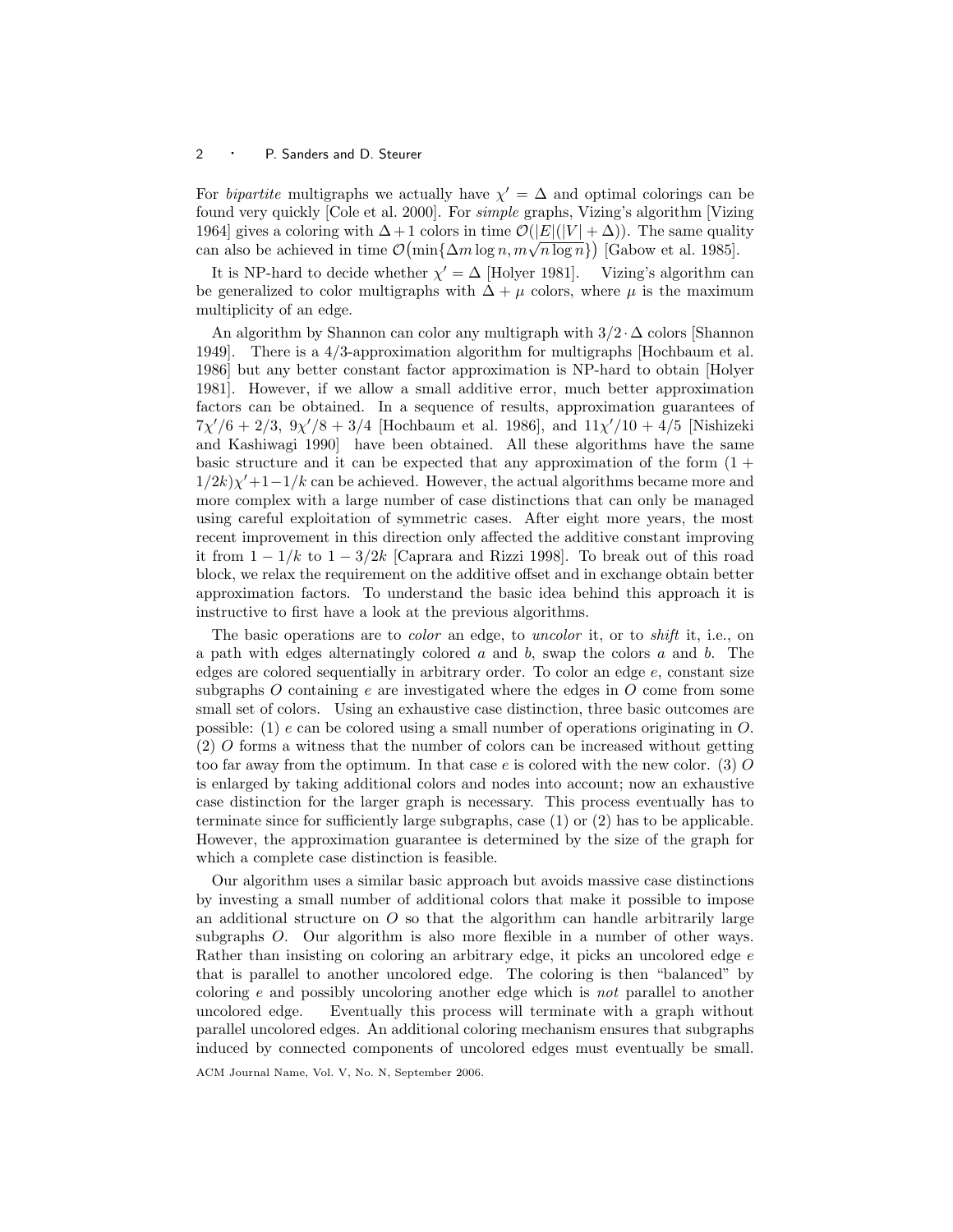The remaining uncolored edges can then be colored using Vizing's algorithm. In Section 2 we give a summary of our approach and then a detailed derivation. We obtain two closely related algorithms. For any constant  $\epsilon > 0$ , the first algorithm computes a coloring with max  $\{|(1 + \epsilon)\Delta| + 1/\epsilon, \chi' + 3/\epsilon| \leq (1 + \epsilon)\chi' + 3/\epsilon \text{ colors}$ in time  $\mathcal{O}(|E|(\Delta + |V|))$ . Note that this is the same asymptotic execution time as for the constant factor approximation algorithms like [Nishizeki and Kashiwagi 1990]. The second algorithm has higher yet still polynomial execution time and gets rid of the parameter  $\epsilon$ . It uses at most  $\tilde{\chi}^{\prime} + \sqrt{9\tilde{\chi}^{\prime}/2}$  colors.<br>The above algorithms as well as all provious algorithms for  $\epsilon$ 

The above algorithms as well as all previous algorithms for general multigraph edge coloring have execution time polynomial in  $|E|$  but are only pseudopolynomial in the number of bits needed to describe a multigraph since edge multiplicities can be encoded as binary numbers. This problem can be fixed by appropriately rounding edge multiplicities but this costs additional colors. In Section 3, we develop a more elegant solution that achieves the same approximation guarantees as the pseudopolynomial algorithms. We exploit that a graph with even edge multiplicities can be colored by coloring a graph with halved edge multiplicities and then using each color twice.

Section 4 summarizes the paper and mentions some open problems.

# Related Work

The *fractional edge coloring* problem asks to find a set of matchings  $M$  and weights  $w \colon \mathcal{M} \to \mathbb{R}_{\geq 0}$  such that  $\sum_{M \in \mathcal{M}} w(M)$  is minimized subject to

$$
\forall e \in E: \sum_{\{M \in \mathcal{M}: e \in M\}} w(M) \ge 1.
$$

The *fractional chromatic index*  $\tilde{\chi}'$  denotes the total weight of the optimal solution.<br>It is known that  $\tilde{\chi}' = \max(\Delta \Gamma)$  and it is conjectured that  $\tilde{\chi}' \leq \chi' \leq \tilde{\chi}' + 1$ It is known that  $\tilde{\chi}' = \max(\Delta, \Gamma)$  and it is conjectured that  $\tilde{\chi}' \leq \chi' \leq \tilde{\chi}' + 1$ <br>[Coldberg 1073: Soymour 1070] [Goldberg 1973; Seymour 1979].

The fractional chromatic index can be found in time polynomial in  $|E|$  [Padberg] and Wolsey 1984; Feige et al. 2002]. Kahn showed that  $\chi' \leq \tilde{\chi}' + o(\tilde{\chi}')$  using the probabilistic method [Kahn 1996]. Becontly, Plantholt has sharpened this result to probabilistic method [Kahn 1996]. Recently, Plantholt has sharpened this result to  $\chi' \leq \tilde{\chi}' + \mathcal{O}(\log \min(n, \tilde{\chi}'))$  also using a nonconstructive approach [Plantholt 2003]. It looks like an interesting open problem to develop this approach into a polynomial time algorithm.

Plantholt has also developed a polynomial time algorithm that yields a coloring Plantholt has also developed a polynomial time algorithm that yields a coloring<br>with at most  $\tilde{\chi}^{\prime} + \mathcal{O}(\sqrt{n \log n})$  colors [Plantholt 1999]. Note that this may yield<br>a better approximation than our elements for graphs a better approximation than our algorithms for graphs with  $\Delta = \Omega(n \log n)$ . For  $\tilde{\chi}'$  < 450 [Nishizeki and Kashiwagi 1990; Caprara and Rizzi 1998] remains the algorithm with the best performance guarantee. algorithm with the best performance guarantee.

# 2. A PSEUDOPOLYNOMIAL ALGORITHM

Since the details of our algorithm are fairly technical, we give an outline together with an overview of the technical sections first. In this overview, we do not quantify what adjectives like "small", "sufficiently many",...mean since the appropriate thresholds can only be derived when all the technical ingredients are assembled.

The algorithm works with a collection of matchings  $E_1, \ldots, E_q \subset E$  with  $q \geq \Delta$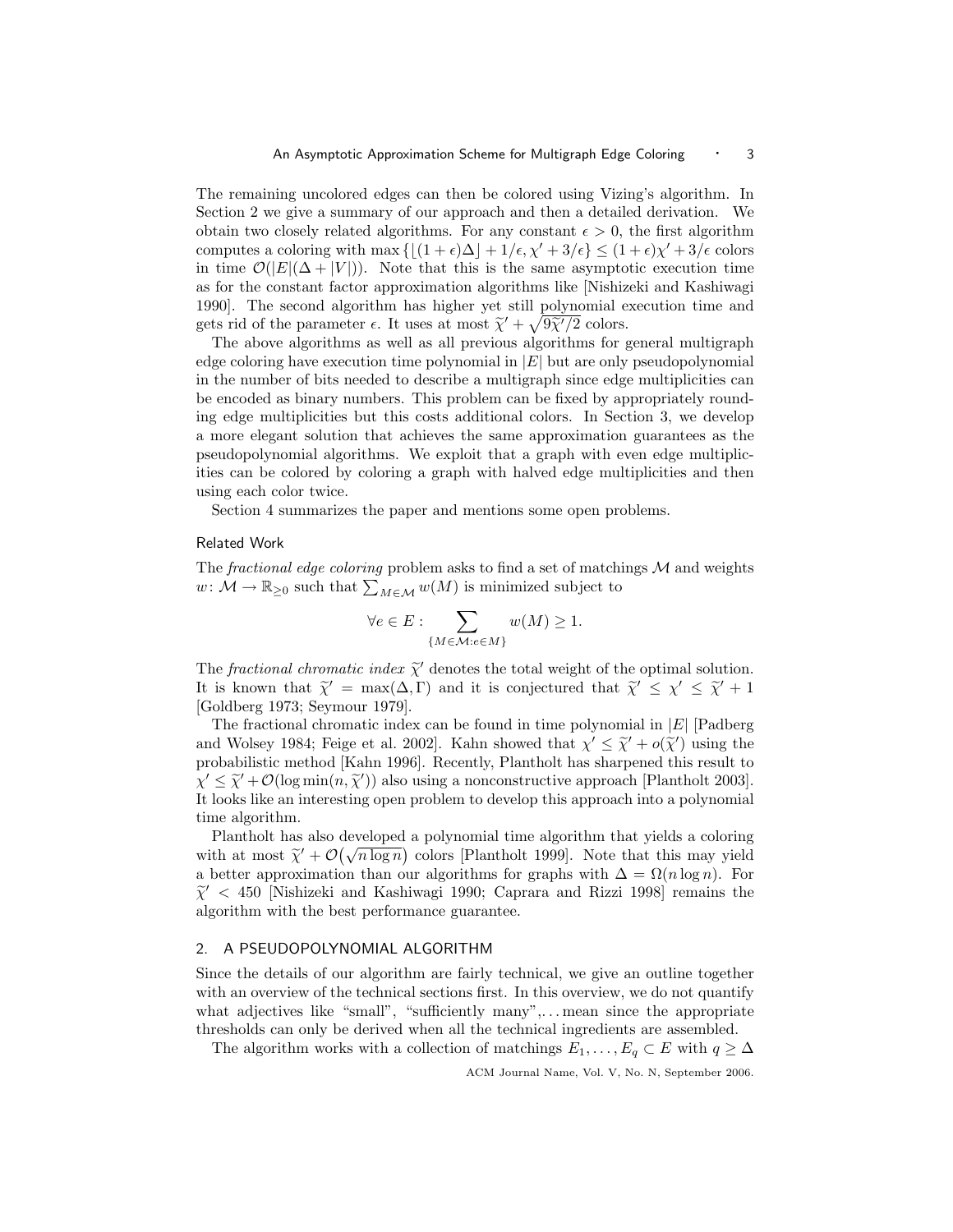which represent a partial coloring. The maximum color  $q$  is increased when it can be proven that q is closer to  $\chi'$  than required for the claimed approximation guarantee. Let  $G_0$  denote the subgraph induced by the uncolored edges of the input graph G. Color c is missing at node v if none of its incident edges is colored c.

Our algorithm first produces a partial coloring such that  $G_0$  is simple and has small connected components. Then it calls Vizing's algorithm to color  $G_0$  using fresh colors. Since the maximum degree of a simple graph with small components is small, this last step will only need a small number of additional colors.

It is easy to ensure that the connected components of  $G_0$  are small: Section 2.2 explains how to color an edge when two nodes in the same component of  $G_0$  have a common missing color. Hence, when this routine is no longer applicable, nodes in a component of  $G_0$  have disjoint missing colors. If there are sufficiently many missing colors at each node, this disjointness property limits the size of components of  $G_0$ .

The difficult part of the algorithm is to make  $G_0$  a simple graph. Progress towards this goal is measured using the potential function  $\Phi$  that is defined as the total number of uncolored edges plus the number of bad edges where bad edges are uncolored edges that are parallel to other uncolored edges. Note that  $\Phi$  can be reduced by coloring an edge, or by coloring a bad edge and uncoloring a *lean* edge where an edge  $e$  is lean if  $e$  itself and all edges parallel to it are colored.

In order to facilitate this balancing operation, we define the concept of an edge orbit O constructed around a bad edge e in Section 2.3. Edge orbits are subgraphs with properties that allow us to color the edge  $e$  in exchange for uncoloring any other edge in O. In particular, if O contains a lean edge, we can reduce  $\Phi$ .

When an orbit  $O$  lacks a lean edge, we can try to grow it using the techniques described in Section 2.4. An orbit is grown using a "fresh" color c that has not been used previously to grow  $O$  and two nodes  $u, v$  with the property that either u and v miss c, or u and v have c-colored edges leaving  $O$ .

The additional structure imposed by only growing the orbit using fresh colors is the main reason why our algorithms are much simpler than the previous ones. In particular, although growing the orbit requires complex recoloring operations affecting the entire graph, the basic properties of the orbits are invariant under these transformations.

Finally, when an orbit O can neither be grown nor contains a lean edge, we show that it witnesses that  $G$  is hard to color—it either contains a very high degree node or it has a high ratio of edges to nodes. In that case, the number of colors  $q$  can be increased without going too far away from the lower bounds (1) and (2).

Section 2.5 puts all the pieces together and analyzes two algorithm variants. The faster variant follows the classical framework of an asymptotic approximation scheme. It starts with  $(1 + \epsilon)\Delta$  colors and terminates using at most max $\{(1 + \epsilon)\Delta\}$  $\epsilon$ ) $\Delta + 1/\epsilon, \tilde{\chi}' + 3/\epsilon$ }  $\leq (1 + \epsilon)\tilde{\chi}' + 3/\epsilon$  colors. For constant  $\epsilon$ , its running time is  $\mathcal{O}(|E|(|V| + \Delta))$  which is asymptotically as good as the best provious algorithms  $\mathcal{O}(|E|(|V| + \Delta))$  which is asymptotically as good as the best previous algorithms [Nishizeki and Kashiwagi 1990; Caprara and Rizzi 1998] but gives a better approximation guarantee except for very small values of  $\tilde{\chi}'$ . The second variant<br>is slower but has a better approximation guarantee. This algorithm takes time is slower but has a better approximation guarantee. This algorithm takes time √  $\mathcal{O}(|E|\sqrt{\Delta}(|V|+\Delta))$  and needs at most  $\tilde{\chi}^{\prime} + \sqrt{9\tilde{\chi}^{\prime}/2}$  colors.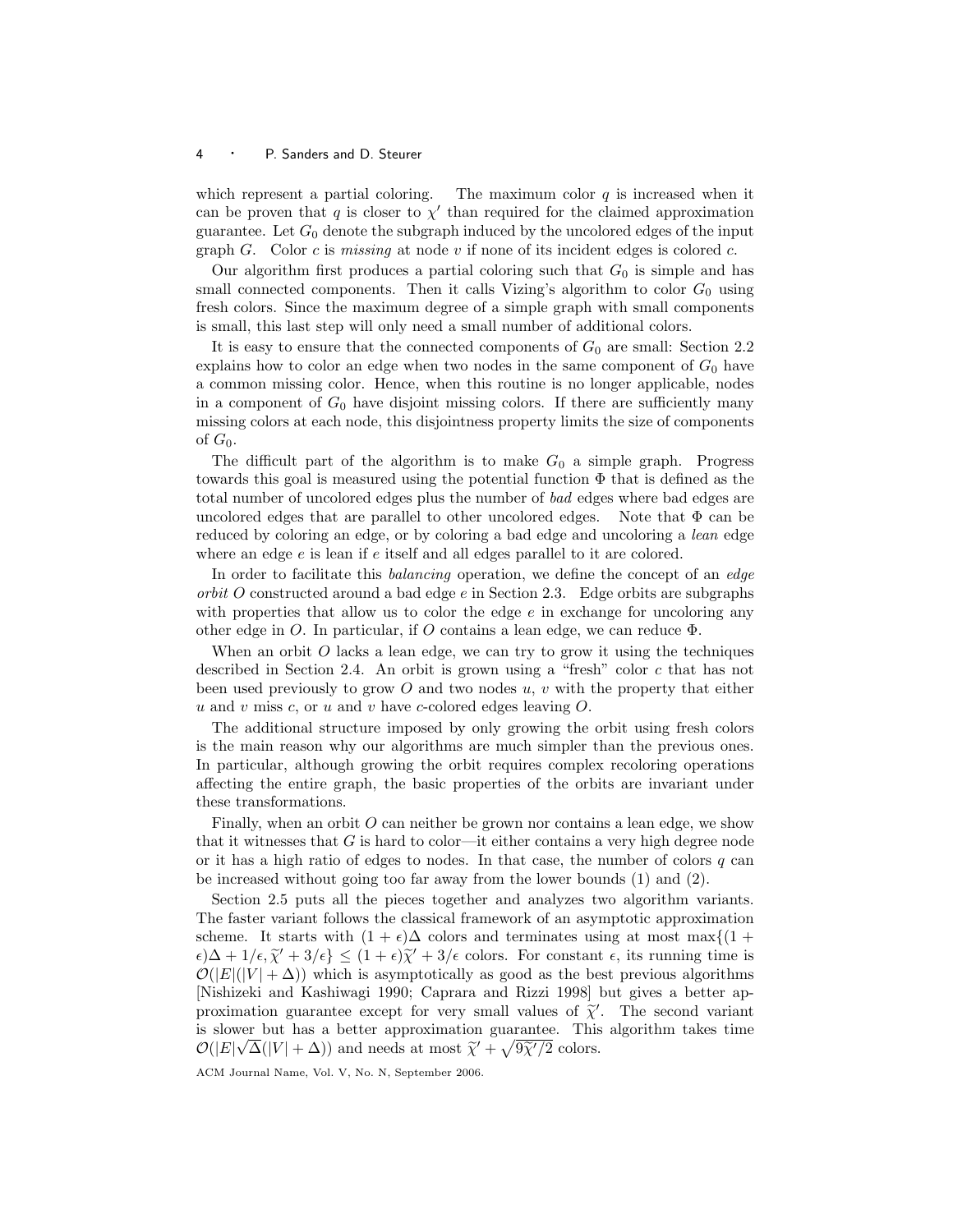#### 2.1 Preliminaries

When referring to graphs we allow parallel edges, unless explicitly stated otherwise. In order to avoid dealing with multi-sets of edges, we view edges not as unordered pairs of nodes but as abstract entities. Then the incidence relation is defined by an implicitly given function  $\iota$  mapping edges to two element subsets of V. An edge  $e$ is incident to a node u if  $u \in \iota(e)$ .

Let  $G = (V, E)$  be a (multi)graph. A collection  $\mathcal{C} = \{E_i\}_{i \leq q}$  of  $q \geq \Delta$  pairwise disjoint edge sets is called a *(partial)* q-coloring of G if each  $E_i \subseteq E$  is a matching, i.e., no pair of distinct edges has a common endpoint. For a *color*  $c \in \{1, \ldots, q\}$ , the set  $E_c \in \mathcal{C}$  is called the *color class* of c. An edge e has color c if  $e \in E_c$ ; it is uncolored if  $e \in E_0 := E \setminus \bigcup \mathcal{C}$ . The graph induced by the uncolored edges in  $\mathcal{C}$  is denoted  $G_0 = (V, E_0)$ . We say a color c is missing at a node  $u \in V$  in coloring C if u is not covered by  $E_c \in \mathcal{C}$ , i.e., no edge in  $E_c$  is incident to u. By  $M(u; \mathcal{C})$ , or shortly  $M(u)$ , we denote the set of colors missing at u in C. As indicated above, we assume that in all considered colorings at least ∆ colors are available, so that every node that is incident to an uncolored edge misses at least one color. We also assume  $\Delta \geq 3$ , for otherwise the edge coloring problem is trivial.

We say that an edge e leaves a subgraph  $H \subseteq G$  if exactly one of the endpoints of e is contained in  $V(H)$ . Similarly, a path  $P \subseteq G$  leaves a subgraph H if  $\emptyset \neq$  $V(P) \cap V(H) \neq V(P)$ . If an edge or a path does not leave a subgraph H then it is *running within H*. We denote by  $H - u$  the subgraph of H obtained by removing node  $u$  and all edges incident to  $u$ .

For a node u and two colors c and d, let  $\text{Apath}(u, c, d; \mathcal{C}) \subseteq G$ , or shortly Apath $(u, c, d)$ , be the connected component of  $(V, E_c \cup E_d)$  containing u. Observe that Apath $(u, c, d)$  is a path or a simple cycle since each node has degree at most 2. If  $c \in M(u)$  then Apath $(u, c, d)$  is the c, d-alternating path starting at u. One of our basic recoloring techniques, namely the shift operation, consists of swapping the colors of such a maximal alternating path  $P = \text{Apath}(u, c, d; \mathcal{C})$ . Let C' be the coloring obtained by shifting  $P$ . Since  $P$  is a maximal alternating path in  $\mathcal{C}$ , all color classes of  $\mathcal{C}'$  are still matchings. Also observe that P remains a maximal  $c, d$ alternating path in the shifted coloring, i.e.,  $\texttt{Apath}(u, c, d; \mathcal{C}) = \texttt{Apath}(u, c, d; \mathcal{C}').$ 

For our algorithms, we represent a coloring  $\mathcal C$  as an array of matchings, indexed by colors. Each matching is stored as an array indexed by nodes such that the entry for a node  $u$  contains the node that is matched with  $u$  or the entry empty if  $u$ is not covered by the matching. Note that with this representation, given  $u, c$ , and d, shifting a path  $\text{Apath}(u, c, d)$  takes time proportional to the length of the path. In addition to the array of matchings, we also store the graph  $G_0$  that is induced by the uncolored edges.

We can assume that in the course of our coloring algorithms we consider only q-colorings with  $q < 3\Delta/2$ , for otherwise we could directly compute a q-coloring with no uncolored edges [Shannon 1949]. Hence we can, for example, compute the missing colors of a node in time  $\mathcal{O}(\Delta)$ .

Potential Functions. For distinct nodes u and v, let  $uv := \iota^{-1}(\{u, v\})$  denote the set of edges incident to both u and v. For an edge e, let  $[e] := i^{-1}(\iota(e))$  be the set of edges parallel to e. According to the number of uncolored edges parallel to an edge  $e$ , we either say that  $e$  is lean, even, or fat in a coloring  $C$ . Specifically, we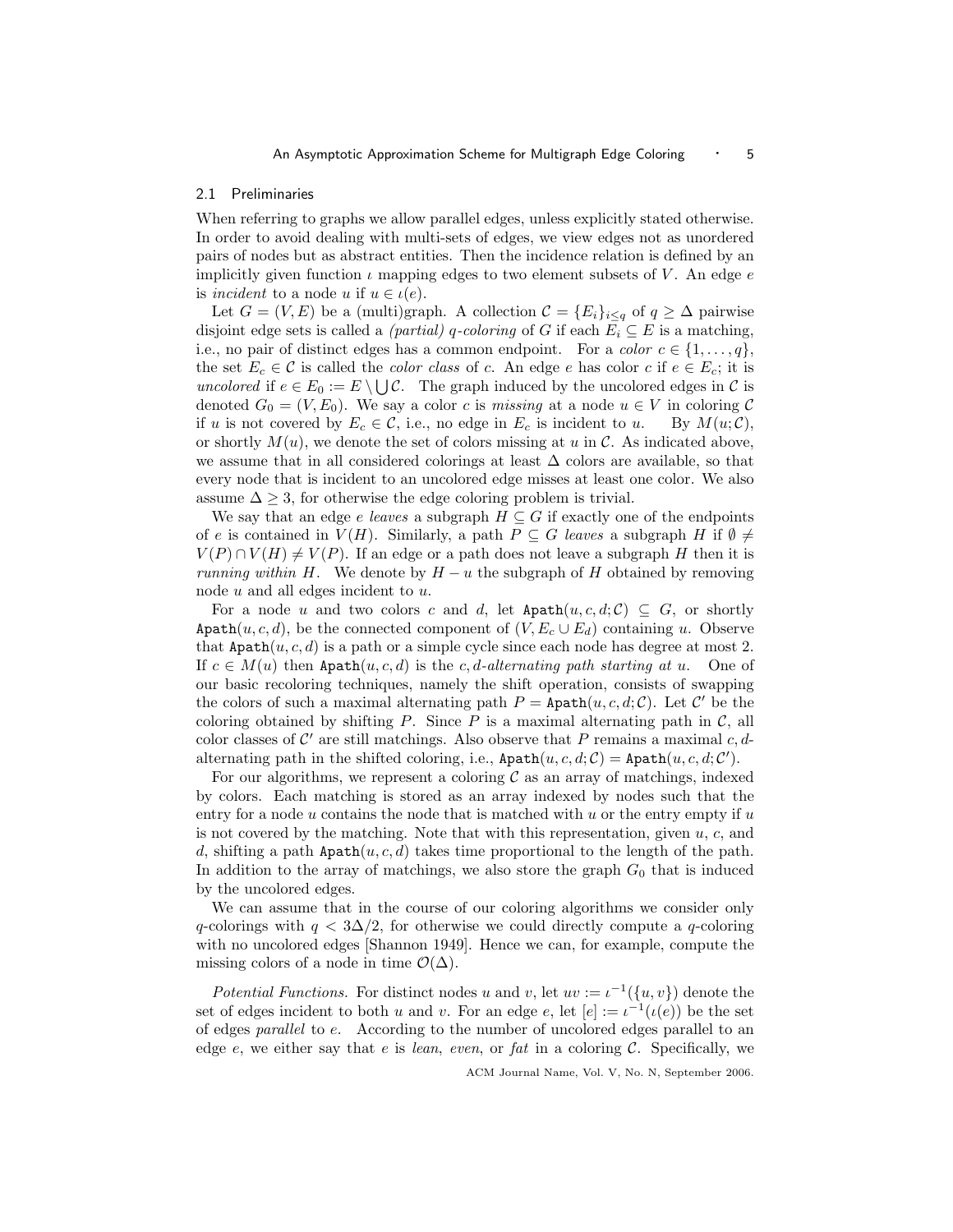partition  $E$  into three sets, namely

 $-E^{(<}):=\{e\in E:\ |[e]\cap E_0|=0\},\$  the set of lean edges,  $-E^{(=)} := \{e \in E : |[e] \cap E_0| = 1\},\$  the set of even edges,  $-E^{(>)} := \{e \in E : |[e] \cap E_0| > 1\}$ , the set of fat edges,

where  $E_0 := E \setminus \bigcup \mathcal{C}$  denotes, as before, the set of uncolored edges in  $\mathcal{C}$ . If an edge is both uncolored and fat then it is called *bad*. Let  $E_0^{(>)} := E^{(>)} \cap E_0$  denote the set of bad edges. Now the *potential* of coloring  $\mathcal C$  is defined as  $\Phi(\mathcal C) := |E_0| + |E_0^{(>)}|$ .

The polynomial-time algorithm devised in Section 3 uses a more general notion of potential. For  $M \in \mathbb{N}$ , an edge e is called M-lean if  $|e| \cap E_0| < M$ ; it is Meven if  $|[e] \cap E_0| = M$ . In all other cases, e is called M-fat. Let  $E^{(>M)}$  denote the set of M-fat edges. Then  $E_0^{(>M)} := E^{(>M)} \cap E_0$  is the set of M-bad edges and  $\Phi^{(M)}(\mathcal{C}) := |E_0| + |E^{(>M)} \cap E_0|$  is the *M*-potential of  $\mathcal{C}$ . Note that  $\Phi(\mathcal{C}) = \Phi^{(1)}(\mathcal{C})$ .

In Sections 2.2–2.4 we provide recoloring operations for reducing the potential of a coloring. Basically the same operations can be employed to reduce the M-potential of a coloring. The only difference is that we would need to use the generalized notions of lean, even and fat edges instead of the original ones. Also the algorithms presented in Section 2.5 extend in a straight-forward manner to the general case.

# 2.2 Color Orbits

In the following we show that the potential of a coloring can be reduced if a connected component of  $G_0$  contains two nodes with a common missing color. The main ingredient of our proof is the observation that the shift operation allows to "move" a missing color along an uncolored edge.

The next lemma provides the technical details. The additional conditions (2) and (3) shall enable us to iterate the lemma along paths of uncolored edges.

LEMMA 2.1 MISSING COLOR MOVE. Given a q-coloring  $C$ , an uncolored edge  $e \in uv$ , and a color  $c \in M(u)$ , we can compute a q-coloring C' that either is of lower potential than  $C$  or satisfies the following conditions:

- (1) color c is missing at node v in  $\mathcal{C}'$ ,
- (2) all nodes besides u and v miss the same colors in C' as in C, i.e.,  $M(x; \mathcal{C}') =$  $M(x; \mathcal{C})$  for each  $x \in V \setminus \{u, v\},\$
- $(3)$  C and C' have the same uncolored edges.

**PROOF.** Let d be a color missing at node v. We may assume  $c \neq d$ , for otherwise the lemma holds trivially with  $\mathcal{C}' := \mathcal{C}$ . Now let  $\mathcal{C}'$  be the coloring obtained by shifting the  $c, d$ -alternating path P starting at node u.

First, we consider the case that P ends at node v. Then  $c \in M(v; \mathcal{C}')$  since P was shifted. Hence condition  $(1)$  is fulfilled in  $\mathcal{C}'$ . The additional conditions  $(2)$ and (3) are also satisfied by  $\mathcal{C}'$ .

So we may assume that  $P$  does not contain node  $v$ . Then color  $d$  is still missing at v in  $\mathcal{C}'$ . On the other hand, d is missing at u in  $\mathcal{C}'$  since P was shifted. Therefore we can paint edge  $e$  with color  $d$ , thereby decreasing the potential, for  $e$  was uncolored in C.  $\Box$ 

We introduce the notion of a color orbit. A color orbit shall describe a range in which missing colors can be moved by shift operations, specifically by Lemma 2.1. ACM Journal Name, Vol. V, No. N, September 2006.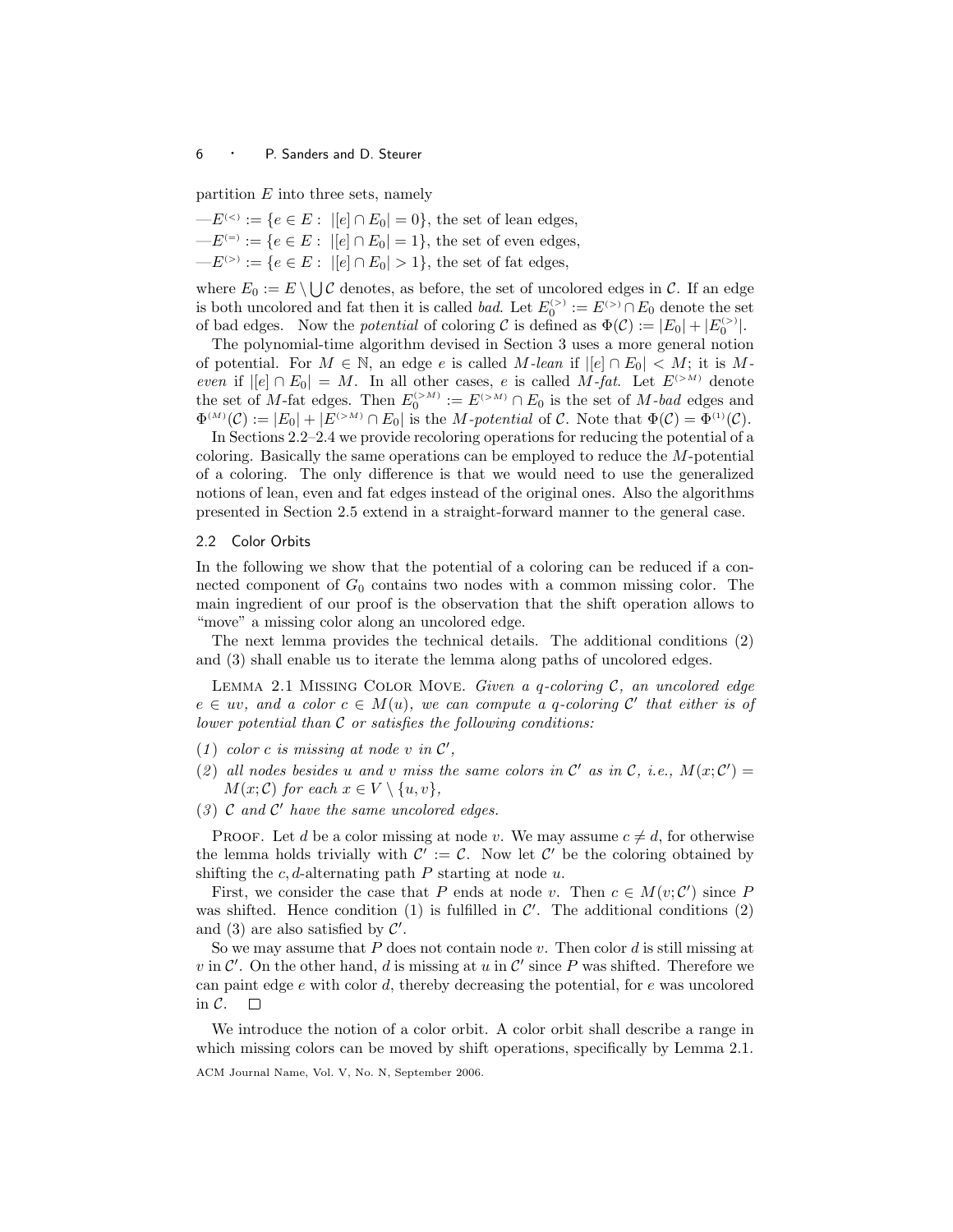

Fig. 1. Applying Lemma 2.1 to an uncolored edge, as in Proposition 2.3, decreases the distance between nodes with common missing color c. Triangles at nodes denote missing colors, and dashed edges denote uncolored edges.

Definition 2.2. A color orbit in a coloring C is a node set  $U \subseteq V(G)$  that is connected by uncolored edges running within U.

A color orbit U is weak if some color is missing at two distinct nodes of U. Otherwise, U is called strong.

If two nodes in a color orbit have a common missing color, say c, then Lemma 2.1 can be used to move missing color  $c$  along a path of uncolored edges until  $c$  is missing at both endpoints of an uncolored edge, which then can be painted with color c.

PROPOSITION 2.3. If a q-coloring C contains a weak color orbit then we can compute a q-coloring of lower potential than C. Moreover, the uncolored edges of the computed coloring are also uncolored in  $\mathcal{C}.$ 

PROOF. Let  $U$  be a weak color orbit with some color, say  $c$ , missing at two distinct nodes u and w of U. As U is connected by uncolored edges, a simple path  $P \subseteq G_0$  connects u and w. The proof is by induction on the number of edges in P.

If  $P$  contains only one edge, then  $u$  and  $w$  are connected by a single uncolored edge. As c is missing at both u and w, we can paint this edge with color c, thereby decreasing the potential.

So we may assume  $|E(P)| > 1$ . Let e be the edge in P incident to u and v be the node next to u in P, so that  $e \in uv$  (cf. Fig. 1). By our assumption, v is distinct from  $w$ . Applying Lemma 2.1 to edge  $e$  and color  $c$  either decreases the potential directly, in this case we are done, or yields a coloring  $\mathcal{C}'$  fulfilling conditions  $(1)$ – $(3)$ of Lemma 2.1 (cf. Fig 1. Note that  $\Phi(\mathcal{C}) = \Phi(\mathcal{C}')$ , for C and C' have the same uncolored edges, by condition (3).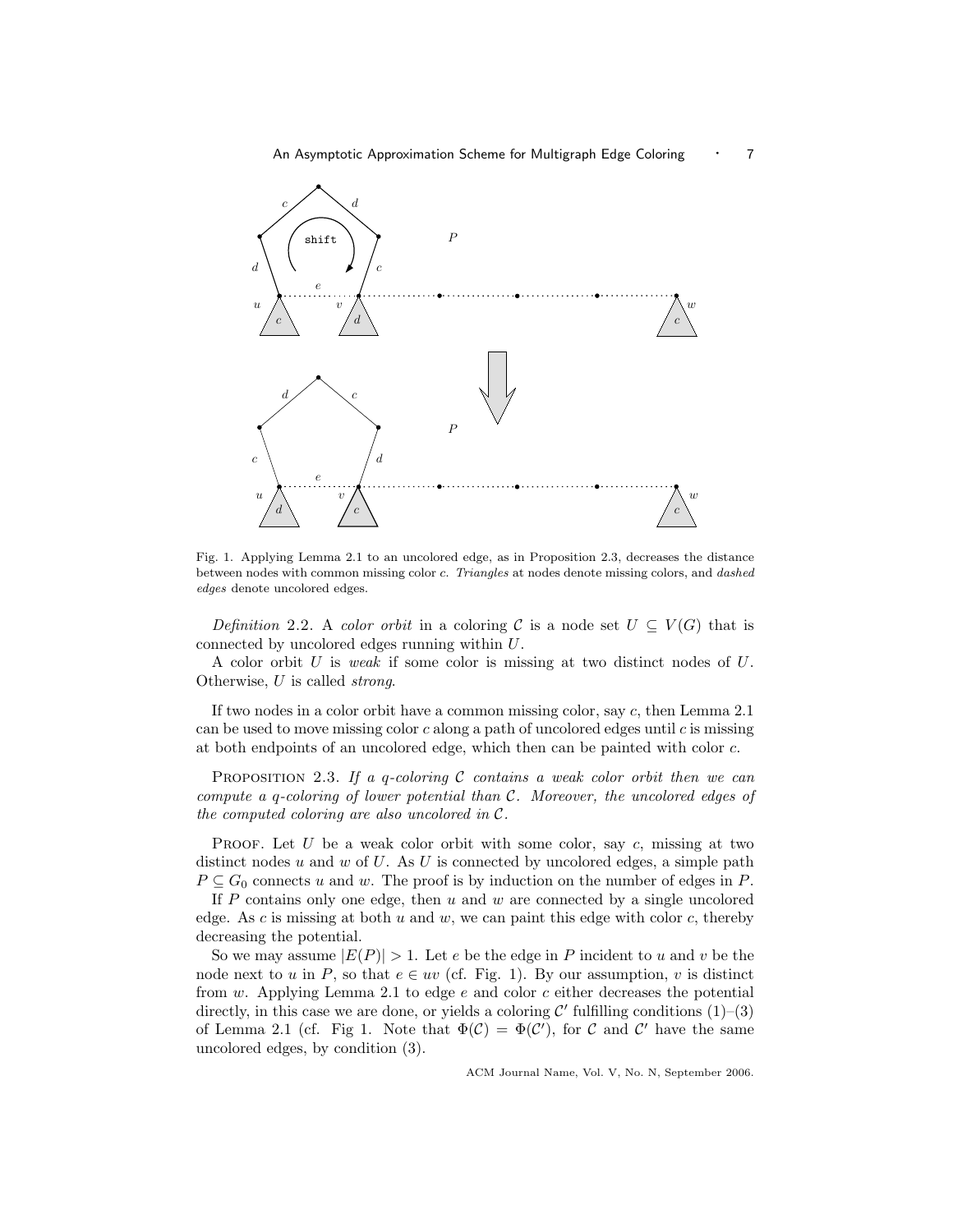Now consider the path  $\overline{P} := P - u$  between v and w. Since C and C' have the same uncolored edges,  $\overline{P}$  is uncolored in C'. Furthermore, conditions (1) and (2) of Lemma 2.1 ensure that c is a common missing color of v and w in  $\mathcal{C}'$ . Hence we can use the induction hypothesis to obtain a coloring of lower potential.  $\Box$ 

By inspection of the proof above, we derive a time bound for the algorithm arising from Proposition 2.3.

COROLLARY 2.4. Given a q-coloring  $\mathcal C$ , a weak color orbit U in  $\mathcal C$ , and an upper bound W on the maximum size of a strong color orbit contained in  $U$ , it takes time  $\mathcal{O}(W \cdot (\Delta + |V|))$  to compute a q-coloring of lower potential.

PROOF. Note that we may assume  $W \leq |U| - 1$ . We traverse the subgraph of  $G_0$  induced by U until the set of discovered nodes  $\overline{U}$  has size  $W + 1$ . The node set  $\bar{U}$  is a weak color orbit. The computation takes time  $\mathcal{O}(W \cdot \Delta)$  since at most that many edges are touched during the traversal. Also in this time bound we can compute the missing colors of each node in  $U$ , and find two nodes with a common missing color.

As in the proof of Proposition 2.3, we iterate Lemma 2.1 along a path of uncolored edges, at most W times. In each iteration we look up one missing color of a node and shift a path of length at most  $|V|$ . Thus the total time for shifting the alternating paths is  $\mathcal{O}(W \cdot |V|)$ .

Hence we can reduce the potential of C in time  $\mathcal{O}(W \cdot (\Delta + |V|))$ .  $\Box$ 

#### 2.3 Edge Orbits

In this section, we identify another subgraph structure, called edge orbit, that may allow us to decrease the potential of a coloring, like (weak) color orbits. Instead of directly coloring an uncolored edge, we will reduce the potential by trading lean edges for bad edges, that is, we uncolor a lean edge and in return we can color a bad edge. Thereby we come closer to our goal of eliminating all bad edges.

Edge orbits will be constructed in a way that allows us to iterate the lemma below. The main idea of the lemma is as follows. Let  $e$  be an uncolored edge and P be a maximal alternating path ending at the endpoints of P. Suppose that P contains a lean edge  $f$ . Then we can recolor the edges of  $P$  such that the number of uncolored edges in [f] increases by one and the number of uncolored edges in  $[e]$  decreases by one. In case that e was a bad edge in the original coloring, this recoloring operation will decrease the potential. Otherwise, e will be a lean edge in the new coloring, meaning that the leanness of  $f$  "moved" to  $e$ .

LEMMA 2.5 LEAN EDGE MOVE. Given a q-coloring C, an edge  $e \in xy$ , and two distinct colors  $a \in M(x)$  and  $b \in M(y)$  such that Apath $(x, a, b)$  contains a lean edge, we can compute a q-coloring  $C'$  that either is of lower potential than  $C$  or satisfies the following conditions:

- (1) edge e is lean in coloring  $\mathcal{C}'$ ,
- (2) all color classes besides that of colors a and b are the same in  $\mathcal C$  and  $\mathcal C'$ ,
- (3) all edges that are bad in  $\mathcal C$  are also bad in  $\mathcal C'$ ,
- $(4) \Phi(C') = \Phi(C).$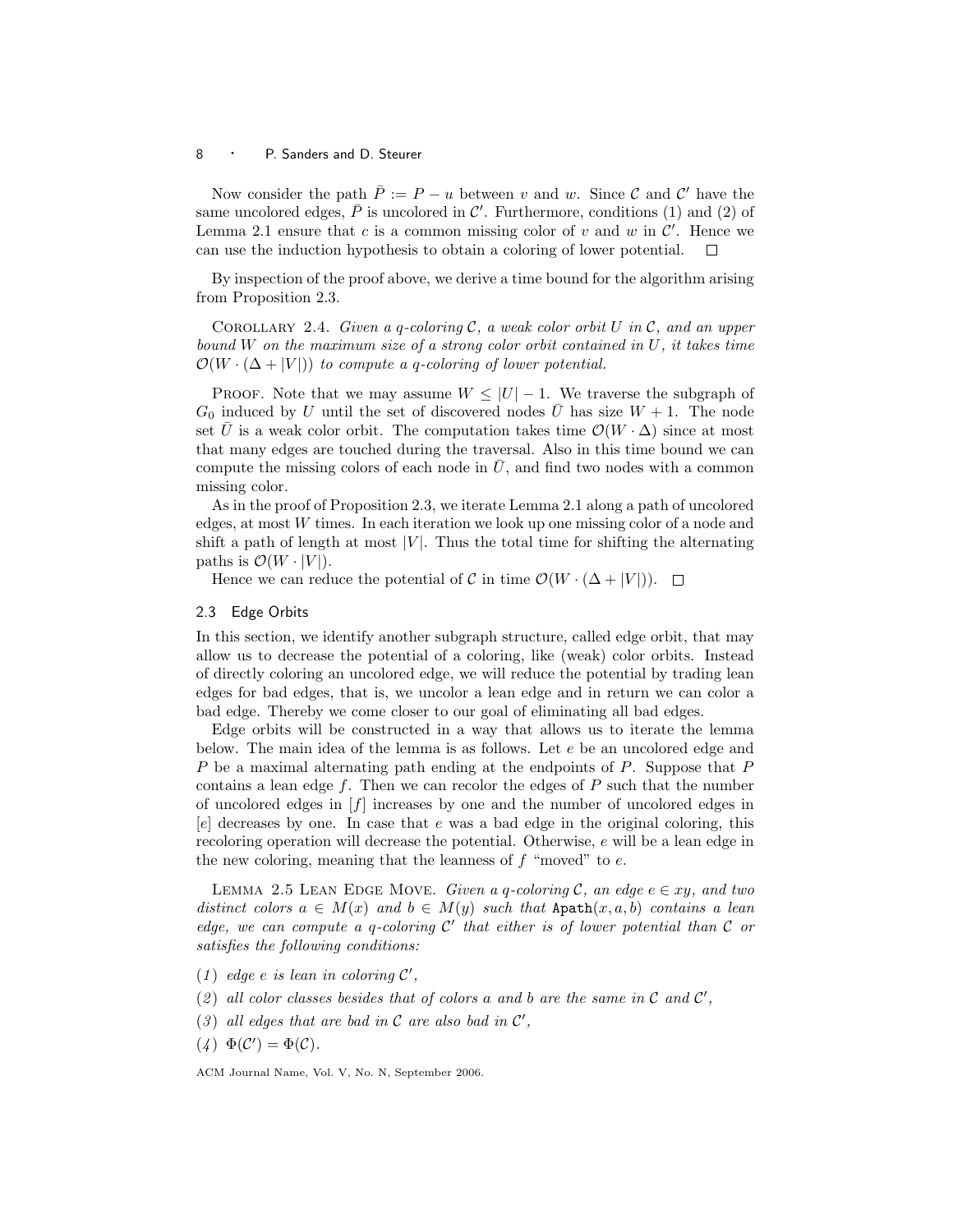

Fig. 2. Illustration of Lemma 2.5. First, we uncolor the edge f between u and v on path  $P$ . Then, the  $a, b$ -alternating path between u and x is shifted. Finally, we can color an uncolored edge between x and y. Notice that we can generally assume, at least for the figures, that  $P =$ Apath $(x, a, b)$  ends at node y, for otherwise we could directly reduce the potential, as in the proof of Lemma 2.1.

**PROOF.** Suppose f is a lean edge contained in the path  $P :=$  Apath $(x, a, b)$ . Let  $u, v$  be the endpoints of f and assume that in the path P node x is the closer to u than to v (cf. Fig. 2). We may assume that e is not lean, for otherwise the lemma is trivially true with  $\mathcal{C}' := \mathcal{C}$ . Now we proceed in three steps.

First, let  $\mathcal{C}^{(1)}$  be the coloring obtained from C by uncoloring f. Since f was lean in C, it is the only edge in  $[f]$  that is uncolored in  $\mathcal{C}^{(1)}$  and therefore f is not bad in  $\mathcal{C}^{(1)}$ . So the potential increased by one and we have  $\Phi(\mathcal{C}^{(1)}) = \Phi(\mathcal{C}) + 1$ .

Second, we shift the alternating path  $Q := \texttt{Apath}(x, a, b; C^{(1)})$  to get a coloring  $\mathcal{C}^{(2)}$  with  $\Phi(\mathcal{C}^{(2)}) = \Phi(\mathcal{C}^{(1)})$ . Path  $Q \subseteq P$  ends at node u, because e is uncolored in  $\mathcal{C}^{(1)}$ . Since  $u \neq y$ , color b is still missing at y in  $\mathcal{C}^{(2)}$ . And since the shifted path Q starts at x, color b is now missing at x in  $\mathcal{C}^{(2)}$ . Thus, we can paint one of the uncolored edges in  $xy = [e]$ , say g, with color b. Note that such an edge exists, because  $e$  is not lean in  $\mathcal C$  by assumption.

Third, let  $\mathcal{C}^{(3)}$  be the coloring resulting from painting g with color b. Since the number of uncolored edges decreased,  $\mathcal{C}^{(3)}$  is of lower potential than  $\mathcal{C}^{(2)}$ . In case that  $\Phi(\mathcal{C}^{(3)}) < \Phi(\mathcal{C}^{(2)})-1$ , coloring  $\mathcal{C}^{(3)}$  even has a lower potential than C and hence the lemma is true with  $\mathcal{C}' := \mathcal{C}^{(3)}$ . So we may assume  $\Phi(\mathcal{C}^{(3)}) = \Phi(\mathcal{C}^{(2)}) - 1 = \Phi(\mathcal{C})$ . Then g was not a bad edge in  $\mathcal{C}^{(2)}$ , i.e., it was the only uncolored edge in  $\mathcal{C}^{(2)}$  parallel to e. Thus e is lean in  $\mathcal{C}^{(3)}$ , i.e., condition (1) holds. Furthermore  $\mathcal{C}^{(3)}$  fulfills also conditions (2)–(4). So  $\mathcal{C}' := \mathcal{C}^{(3)}$  is the desired coloring.  $\Box$ 

An edge orbit  $O$ , as defined below, is a not necessarily induced subgraph of  $G$ that consists of two parallel uncolored edges and a collection of alternating paths. The pair of parallel uncolored edges witnesses that these two edges are bad. The alternating paths in  $O$  are arranged in a way that allows us, by means of Lemma 2.5, to "move" the leanness of an arbitrary edge in  $O$  towards the bad edges of  $O$ . In order to ensure that an application of Lemma 2.5 affects only one of the alternating paths in O, we simply demand that no two alternating paths in O have a color in common. In case that an edge orbit contains a lean edge, iterating Lemma 2.5 allows us to eliminate a bad edge in exchange for uncoloring the lean edge. In this way, the potential of the coloring can be decreased.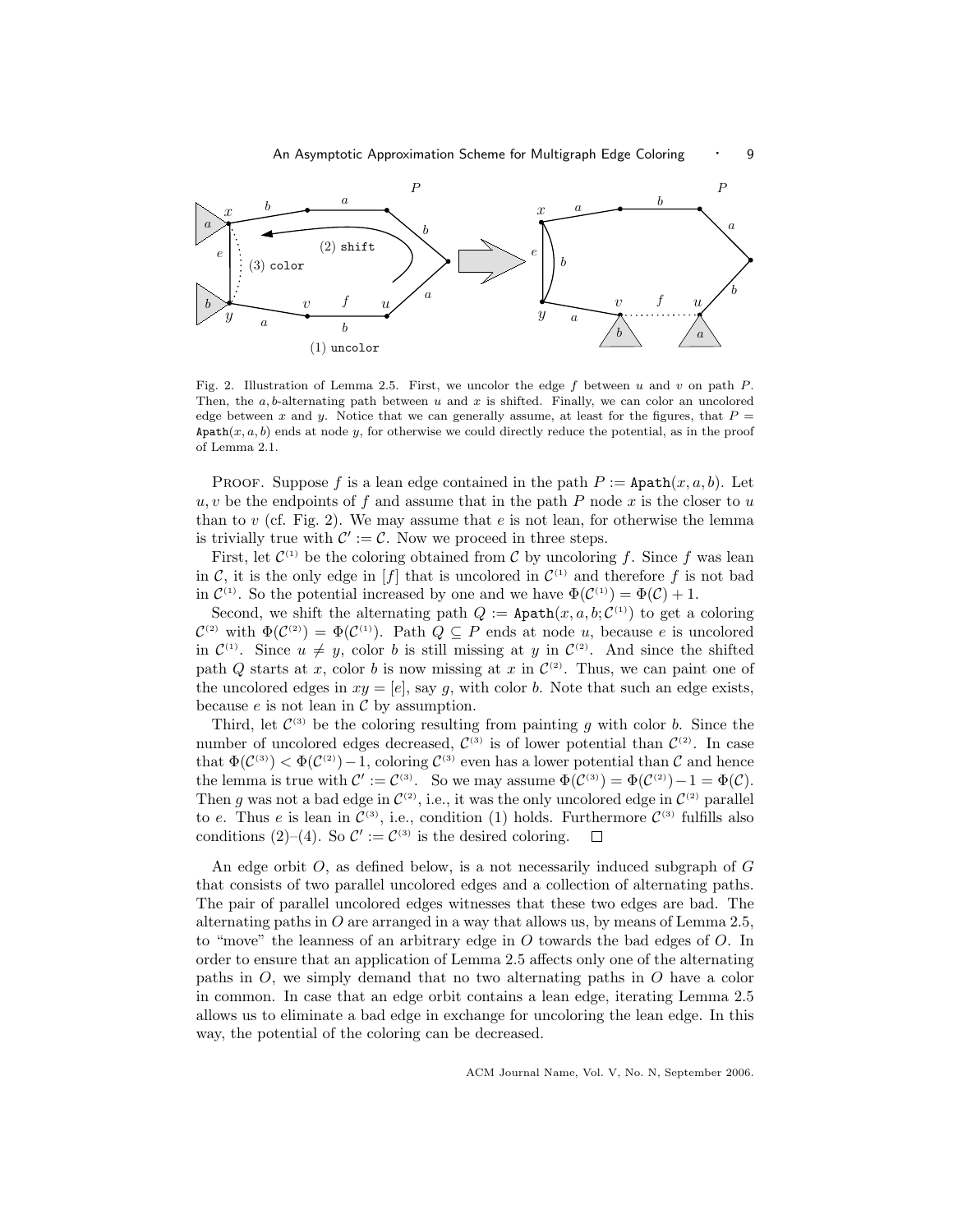Definition 2.6. The set of edge orbits for a coloring  $\mathcal C$  is inductively defined:

- (1) A subgraph consisting of two parallel uncolored edges is a (trivial) edge orbit.
- (2) Let  $e \in xy$  be an edge contained in some edge orbit  $O \subseteq G$  and for distinct colors  $a \in M(x)$  and  $b \in M(y)$ , let  $P :=$  Apath $(x, a, b)$  be the a, b-alternating path starting at x.

Then the subgraph  $O \cup P$  is also an edge orbit if

- —no edge of color  $a$  or  $b$  is already contained in  $O$  and
- —the path P leaves the edge orbit O (but may enter O again).
- (3) Nothing else is an edge orbit.

An edge orbit is *weak* if it contains a lean edge. Otherwise, it is called *strong*.

We say a color c is free for an edge orbit  $O$  if no edge of color c is contained in O. Note that we may extend the orbit O by a path P only if the edges of P are painted with free colors. The two uncolored edges contained in the edge orbit are called its seed.

A trivial edge orbit consists of two nodes and all colors are free for it. Attaching an alternating path to an edge orbit introduces at least one new node to the edge orbit and reduces the number of free colors by at most two. Therefore any edge orbit O in a q-coloring has at least  $q - 2|V(O)| + 4$  free colors.

Also note that an edge orbit remains an edge orbit if only free color classes or uncolored edges besides the seed are changed.

As for weak color orbits, we can decrease the potential of a coloring in presence of a weak edge orbit. See Figure 3 for a small example.

PROPOSITION 2.7. If a q-coloring C contains a weak edge orbit, then we can compute a q-coloring of lower potential than C.

PROOF. Let O be a weak edge orbit in coloring  $\mathcal{C}$ . Note that O is not a trivial edge orbit, for otherwise it would just consist of two uncolored parallel edges, contradicting the weakness of O. We proceed by induction on the number of nodes in the orbit.

Since O is non-trivial, the orbit  $O = \overline{O} \cup P$  consists of a smaller edge orbit  $\overline{O}$ and an  $a, b$ -alternating path  $P$ . Since  $O$  is weak, it contains a lean edge  $f$ . We may assume that f is contained in P but not in  $\overline{O}$ , for otherwise  $\overline{O}$  would be weak and the induction hypothesis could be applied to  $O$ . By definition,  $O$  contains an edge  $e \in xy$  such that  $a \in M(x)$ ,  $b \in M(y)$ , and  $P = \text{Apath}(x, a, b)$ . Applying Lemma 2.5 to path P either directly decreases  $\Phi$  or yields a coloring C' fulfilling the conditions  $(1)$ – $(4)$  of the lemma. We may assume the latter case. The induction hypothesis is now applicable to  $\bar{O}$  in coloring C'. First,  $\bar{O}$  is still an edge orbit in C', since the seed was not changed by condition  $(3)$ , and because, by condition  $(2)$ , no colors besides a and b were changed in  $\mathcal{C}'$ . Note that a, b were free for  $\bar{O}$  in  $\tilde{C}$ , for otherwise  $\bar{O} \cup P$  was not an edge orbit in C. Furthermore,  $\bar{O}$  is weak in C' as it contains edge  $e$ , which is lean in  $\mathcal{C}'$  by condition (1). So we can apply the induction hypothesis to the weak edge orbit  $\overline{O}$  in  $\mathcal{C}'$  in order to obtain a coloring  $\mathcal{C}''$ with  $\Phi(\mathcal{C}'') < \Phi(\mathcal{C}')$ . By condition (4) we also have  $\Phi(\mathcal{C}'') < \Phi(\mathcal{C})$ , proving the proposition.  $\square$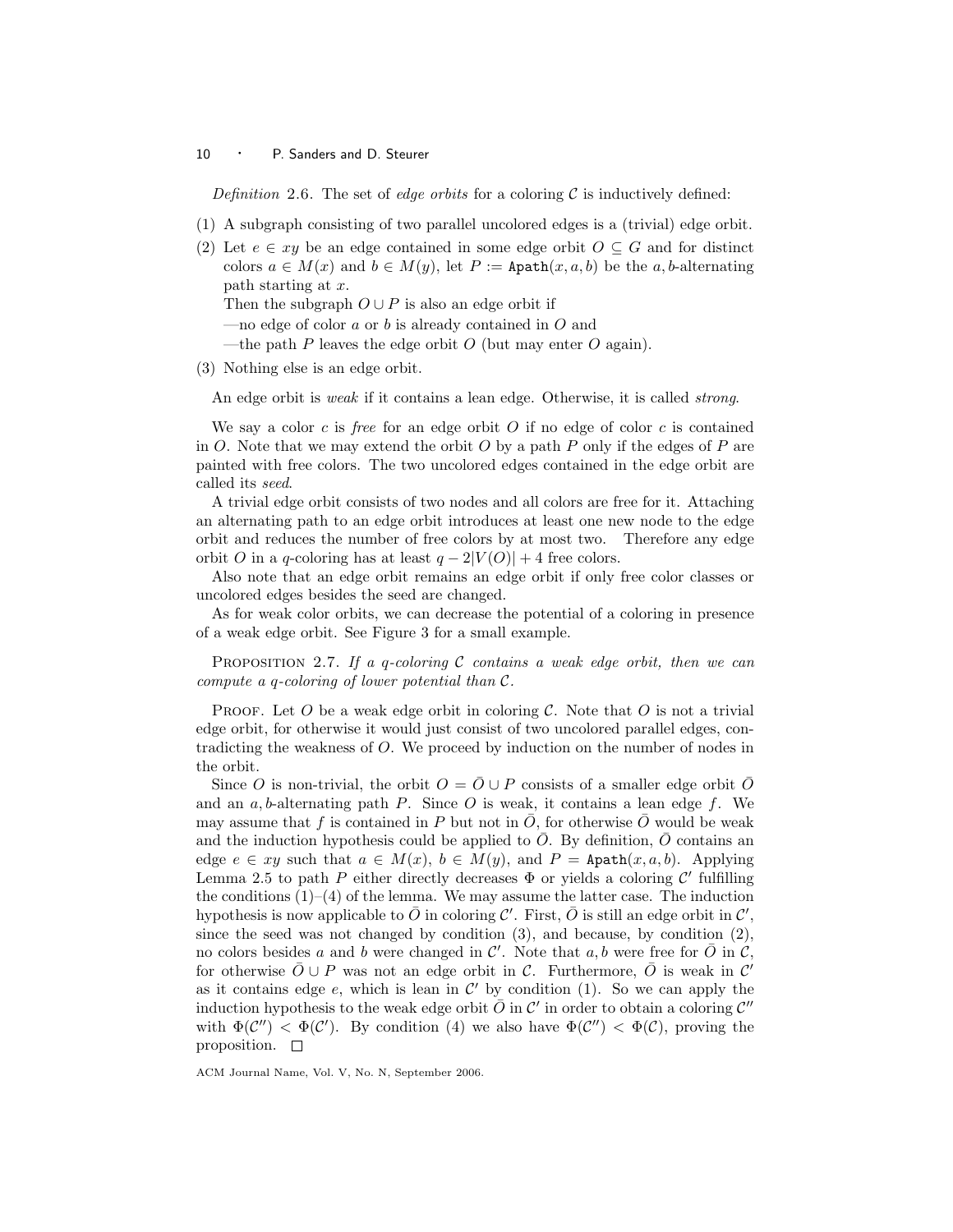

Fig. 3. Illustration of Proposition 2.7. Three applications of Lemma 2.5 allow us to color a bad edge between nodes  $x$  and  $y$  in exchange for uncoloring the lean edge  $f$ .

a

 $\widetilde{b}$ 

 $\boldsymbol{b}$ 

 $\bar{y}$ 

a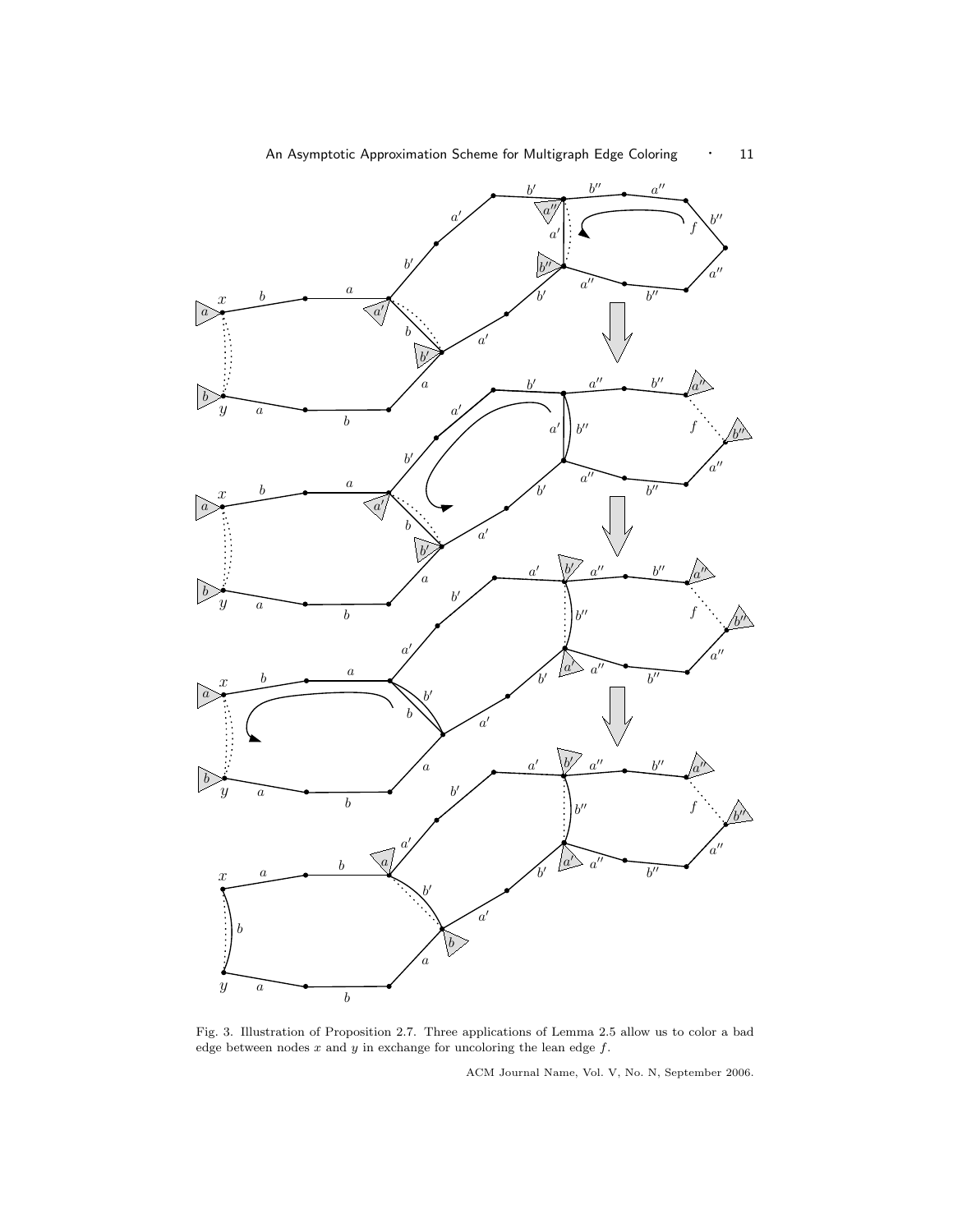COROLLARY 2.8. Given a q-coloring  $\mathcal C$  and a weak edge orbit  $O$  in  $\mathcal C$ , it takes time  $\mathcal{O}(|E(O)|)$  to compute a q-coloring of lower potential.

PROOF. We can find a lean edge of  $O$  in time proportional to the number of edges in  $O$ . In order to decrease the potential we shift each alternating path of  $O$ at most once. The total length of all these paths is at most  $|E(O)|$ . We assume that  $\hat{O}$  is appropriately stored as a collection of (colored) paths where each path is either linked to an edge of another path or to the seed of O. Then it takes time  $\mathcal{O}(|E(O)|)$  to alter the coloring as in the proof of Proposition 2.7.  $\Box$ 

OBSERVATION 2.9. The nodes of a strong edge orbit form a color orbit.

**PROOF.** The nodes of an edge orbit O are connected by the edges  $E(O)$ . For a strong edge orbit all edges  $E(O)$  are non-lean, i.e., parallel to at least one uncolored edge. Thus  $V(O)$  is connected by uncolored edges, so that  $V(O)$  is a color orbit.  $\Box$ 

Only in case that an orbit is both a strong edge orbit and a strong color orbit, neither Proposition 2.3 nor 2.7 yields a reduction in potential.

Definition 2.10. A strong edge orbit is a hard orbit if its node set forms a strong color orbit.

# 2.4 Growing Orbits

A color c is full in an edge orbit O if all but at most one node in O are covered by edges of color c that have both endpoints in O, or equivalently if  $|E_c \cap E(V(O))|$  ≥  $|V(O)|/2|$  where  $E(V(O))$  is the set of edges running within  $V(O)$ . Note that edge orbits are not necessarily induced subgraphs, so that  $E(V(O))$  may differ from  $E(O)$ . Also note that the color class of a full color has, as the name suggests, a maximum number of edges in  $E(V(O))$ , since no color class can share more than  $||V(O)||/2|$  edges with  $E(V(O))$ .

Definition 2.11 Witnesses. A hard orbit is a  $\Delta$ -witness if all missing colors of some node are non-free; it is a Γ-witness if all free colors of the orbit are full.

The intuition of these witnesses is the following. Assume that almost all colors are free for O. In case of a  $\Delta$ -witness, we found a node with degree almost as large as the number of available colors. And in case of a Γ-witness, a node subset was found in which almost all color classes are near-perfect matchings. Thus, these witnesses indicate that the number of available colors is close to either  $\Delta$  or  $\Gamma$ .

In the proposition below, we observe that in absence of witnesses any hard orbit can be grown until it becomes weak.

PROPOSITION 2.12. Given a hard orbit in a q-coloring  $\mathcal{C}$ , we can compute a qcoloring of the same potential as  $\mathcal C$  that either contains a witness or a larger edge orbit.

For proving Proposition 2.12 we assume the following lemma.

LEMMA 2.13. Suppose a q-coloring  $C$  contains a hard orbit  $O$  with a free color  $c$ . In either of the following cases we can compute a q-coloring of the same potential as  $\mathcal C$  that contains a  $\Delta$ -witness or a larger orbit.

(1) A node  $u \in V(O)$  misses color c and an edge e of color c leaves O.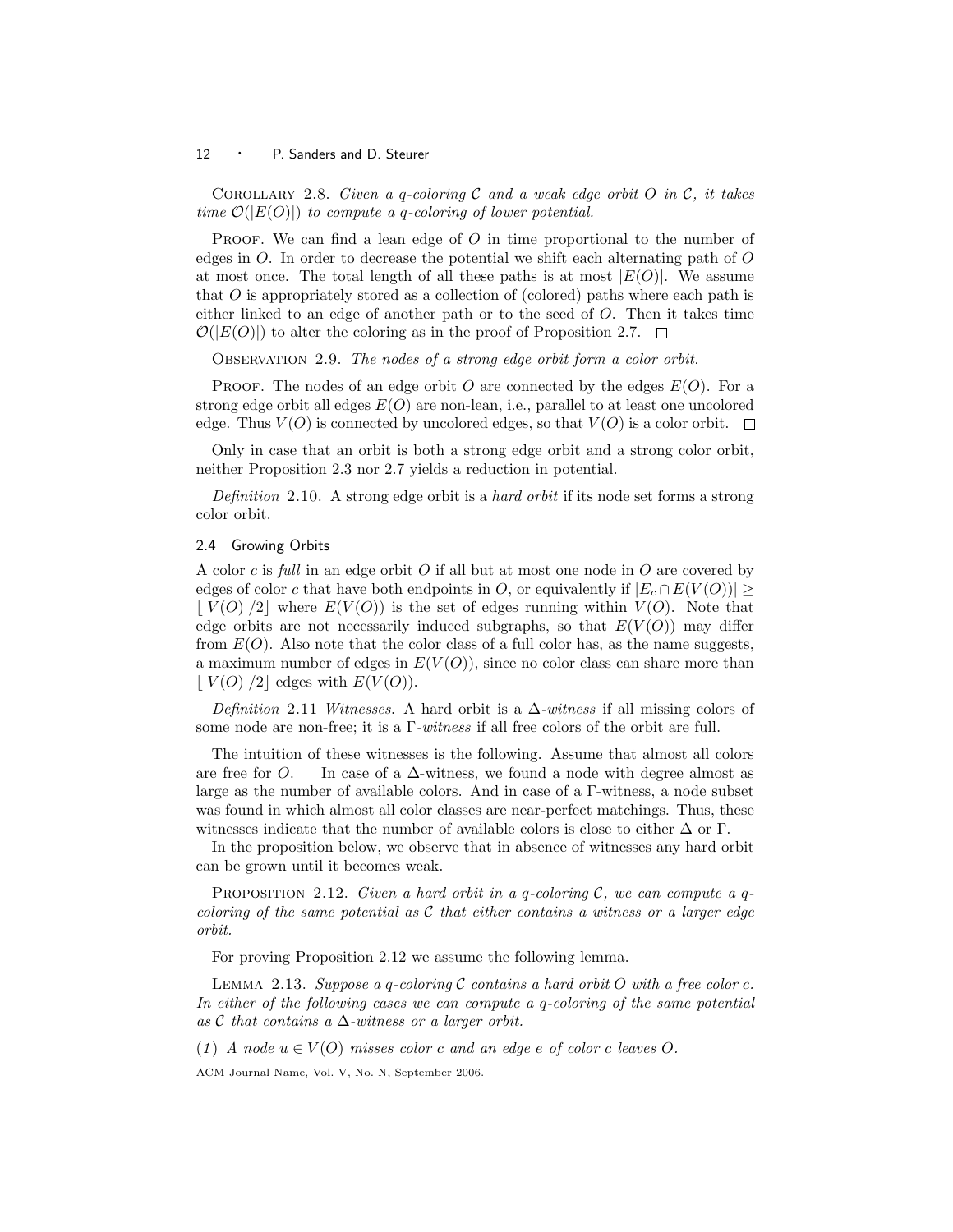

Fig. 4. Illustration of Lemma 2.13, Case (1). Shifting the c, d-alternating path  $Q$  reduces the distance between a node with missing color c and a node with leaving edge of color c.

## $(2)$  Two distinct edges e and f of color c leave O.

Recall that an edge is said to *leave* a subgraph if exactly one of its *endpoints* is contained in the subgraph.

PROOF OF PROPOSITION 2.12. Let  $O$  be a hard orbit in  $C$ . We may assume that O has at least one free color, say c, that is not full in  $O$ , for otherwise orbit O would be a  $\Gamma$ -witness in  $\mathcal{C}$ .

Since c is not full in  $O$ , two distinct nodes of  $O$ , say u and v, are not covered by edges in  $E_c \cap E(V(O))$ . So these nodes either miss color c or they are incident to edges of color c that leave the orbit  $O$ . As  $O$  is a hard orbit and henceforth a strong color orbit, color c cannot be missing at both  $u$  and  $v$ . Thus, one of the two cases of Lemma 2.13 applies.  $\square$ 

The basic idea of the construction below is similar to the proof of Lemma 2.3.

PROOF OF LEMMA 2.13, CASE (1). Let c be free color for the hard orbit  $O$  in  $\mathcal{C}$ . Assume that c is missing at a node  $u$  of  $O$  and that a c-colored edge  $e$  leaves  $O$ . Suppose  $v$  is the endpoint of  $e$  in  $O$ .

The nodes u and v are connected by a path  $P \subseteq O$  since O is a connected graph. We may assume that each node in  $P$  misses at least one free color, for otherwise  $O$ is a  $\Delta$ -witness. Suppose the node u' next to u in P misses a free color d. Then let Q be the alternating path  $\text{Apath}(u', d, c)$ . Observe that  $O \cup Q$  would be a larger edge orbit if Q left O. So we may assume that the path Q runs within  $V(O)$ . As  $V(O)$  is a strong color orbit, u and u' are the only nodes in O that miss color c or d. Thus,  $u$  and  $u'$  are the endpoints of  $Q$ .

Now, the proof is by induction on the number of edges in  $P$ . If  $P$  contains only one edge, we have  $u' = v$  which implies that e is the first edge of Q. But this is not possible because  $e$  leaves  $O$  and  $Q$  was assumed to run within  $V(O)$ .

For  $|E(P)| > 1$ , shifting Q yields a new q-coloring C' of the same potential as G such that c is missing at  $u'$  in  $\mathcal{C}'$ . Since c and d were free colors, O is still a hard orbit. As  $Q$  runs within  $V(O)$ ,  $e$  is not contained in  $Q$  and therefore it is still painted with color  $c$  in  $\mathcal{C}'$ . So we can apply the induction hypothesis to  $u'$  and  $e$ , since u' and v are connected in O by the path  $P - u$ , which contains  $|E(P)| - 1$ edges.  $\square$ 

PROOF OF LEMMA 2.13, CASE  $(2)$ . Let O be a hard orbit with free color c such that two distinct edges  $e, f \in E_c$  leave O. Suppose  $u \in V(O)$  is the endpoint e in O. We may assume that u misses a free color d, for otherwise O would be a  $\Delta$ -witness.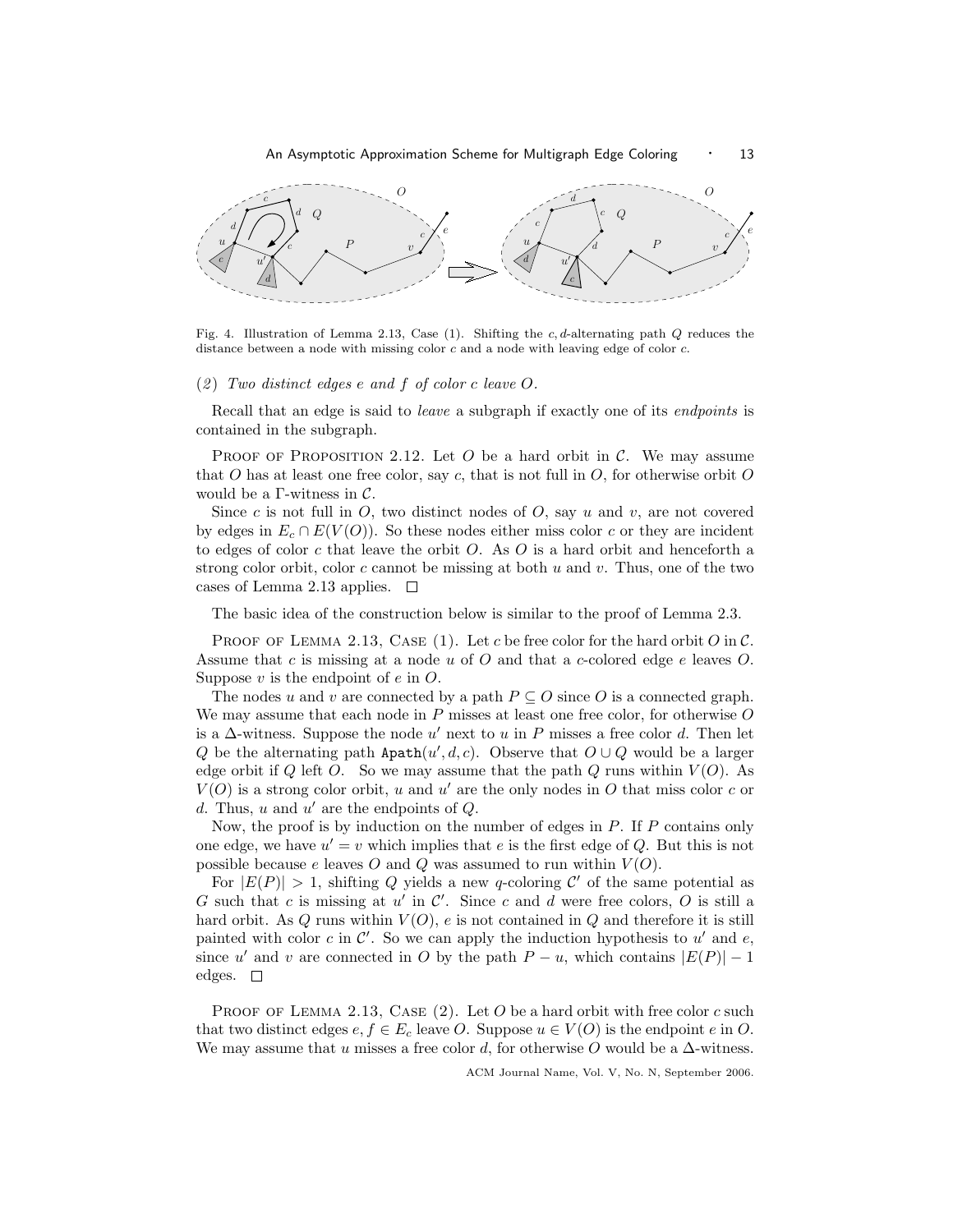14 · P. Sanders and D. Steurer



Fig. 5. Illustration of Lemma 2.13, Case (2). In the first step, we reduce case (2b) to case (2a) by shifting the  $d, d'$ -alternating path R. The second step reduces the case (2a) to case (1) of Lemma 2.13 by shifting the c, d-alternating path  $\overline{Q}$ . We can apply Lemma 2.13 to the situation in the third picture since node  $u'$  has missing color c and the c-colored edge e leaves  $V(O)$ .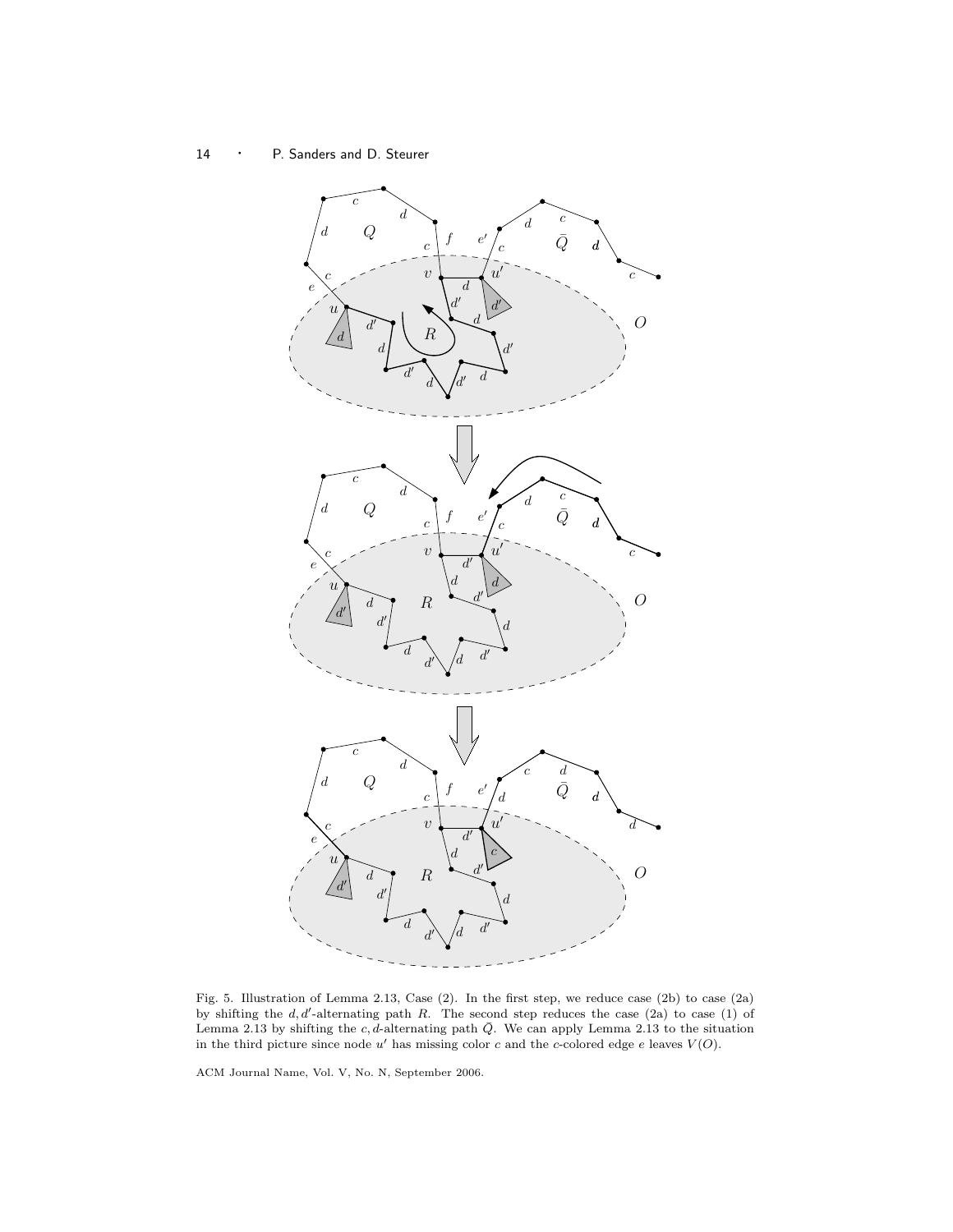Now consider the alternating path  $Q := \texttt{Apath}(u, d, c)$ . Notice that  $e \in E(Q)$ . If  $Q$  ends in  $O$ , either both its endpoints miss color  $d$  which is impossible since  $O$  is hard, or the endpoint other than u misses color c, and so case  $(1)$  of Lemma 2.13 could be applied to this node and edge  $e$ . Thus we may assume that  $Q$  has an endpoint outside of O. We distinguish now two cases.

Case (2a)  $f \notin E(Q)$ : Then shifting Q yields a coloring C' so that node  $c \in$  $M(u; \mathcal{C}')$  and leaving edge f is c-colored in  $\mathcal{C}'$ . Therefore case (1) of Lemma 2.13 applies to u and f in  $\mathcal{C}'$ .

Case (2b)  $f \in E(Q)$ : This case can be reduced to case (2a) as follows (cf. Fig. 5). Since Q has an endpoint outside of O, there exists a subpath  $Q \subseteq Q$  such that Q and O share only one node, say u'. Observe that  $\overline{Q} \neq Q$  and hence  $u' \neq u$  since Q enters O at least twice, for  $f \in E(Q)$ . Let e' be the edge in  $\overline{Q}$  that leaves O. Note that  $e'$  is incident to  $u'$ . As before, we may assume that  $u'$  misses a free color, say d'. Then let  $R := \texttt{Apath}(u', d', d)$  be the d', d-alternating path starting at u'. If R left O then at least one edge of color  $d$  or  $d'$  would leave O. Thus case (1) of Lemma 2.13 could be applied to this edge and either  $u$  or  $u'$ . So we can assume that R runs completely within the nodes of  $O$ . Hence, shifting R changes the colors of neither e nor  $\overline{Q}$ . Let C' denote the coloring obtained by shifting R. Since u' misses color d in  $\mathcal{C}'$ , the edge  $e' \in E(\bar{Q})$  cannot have color d and hence has color c. Furthermore, e is not contained in Apath $(u', d, c; \mathcal{C}') = \overline{Q}$  since  $V(O) \cap V(\overline{Q}) = \{u'\}.$ Thus the case (2a) applies to the leaving c-colored edges  $e, e'$  and the c, d-alternating path  $\overline{Q}$  with  $e \notin E(\overline{Q})$ .  $\Box$ 

COROLLARY 2.14. Let O be a hard orbit in q-coloring  $\mathcal{C}$ . Suppose that we are given a list of the colors that are free and non-full for O, and that for each node in O, we have a list of the missing colors that are free for O. Then it takes time  $\mathcal{O}(|V(O)|^2 + |V(O')|)$  to compute a q-coloring C' with  $\Phi(\mathcal{C}) = \Phi(\mathcal{C}')$  and an edge orbit O' in  $\mathcal{C}'$  such that O' either is a witness in  $\mathcal{C}'$  or it is larger than  $O'$ .

Proof. If the list of free and non-full colors was empty, we could report that  $O' := O$  is a Γ-witness. Otherwise, O is not a Γ-witness in C and then, as in the proof of Proposition 2.12, we can apply Lemma 2.13. Suppose O contains W nodes. By a constant number of shift operations we can reduce case (2) or Lemma 2.13 to case  $(1)$ . For case  $(1)$ , we perform at most W shift operations. For each shift operation we might have to look up one missing color of a node that is free for O. With the given data structures this look-up takes constant time. Moreover, we have to swap the colors of at most W edges. So the shift operations take time  $\mathcal{O}(W^2)$ . If at some point a color look-up failed, i.e., all missing colors of some node were not free for O, then we would report that  $O' := O$  is a  $\Delta$ -witness. Otherwise, as in the proof of Lemma 2.13, we can attach an alternating path to  $O$  and obtain a larger edge orbit O' in q-coloring C'. This last step takes time  $\mathcal{O}(|V(O')|)$ .

# 2.5 Algorithms

In this section, we combine the tools developed in the previous sections and design algorithms for producing colorings with no bad edges and no weak color orbits.

The absence of weak color orbits will ensure that the graph  $G_0$  induced by the uncolored edges has no large connected components, say, no component of size exceeding W nodes.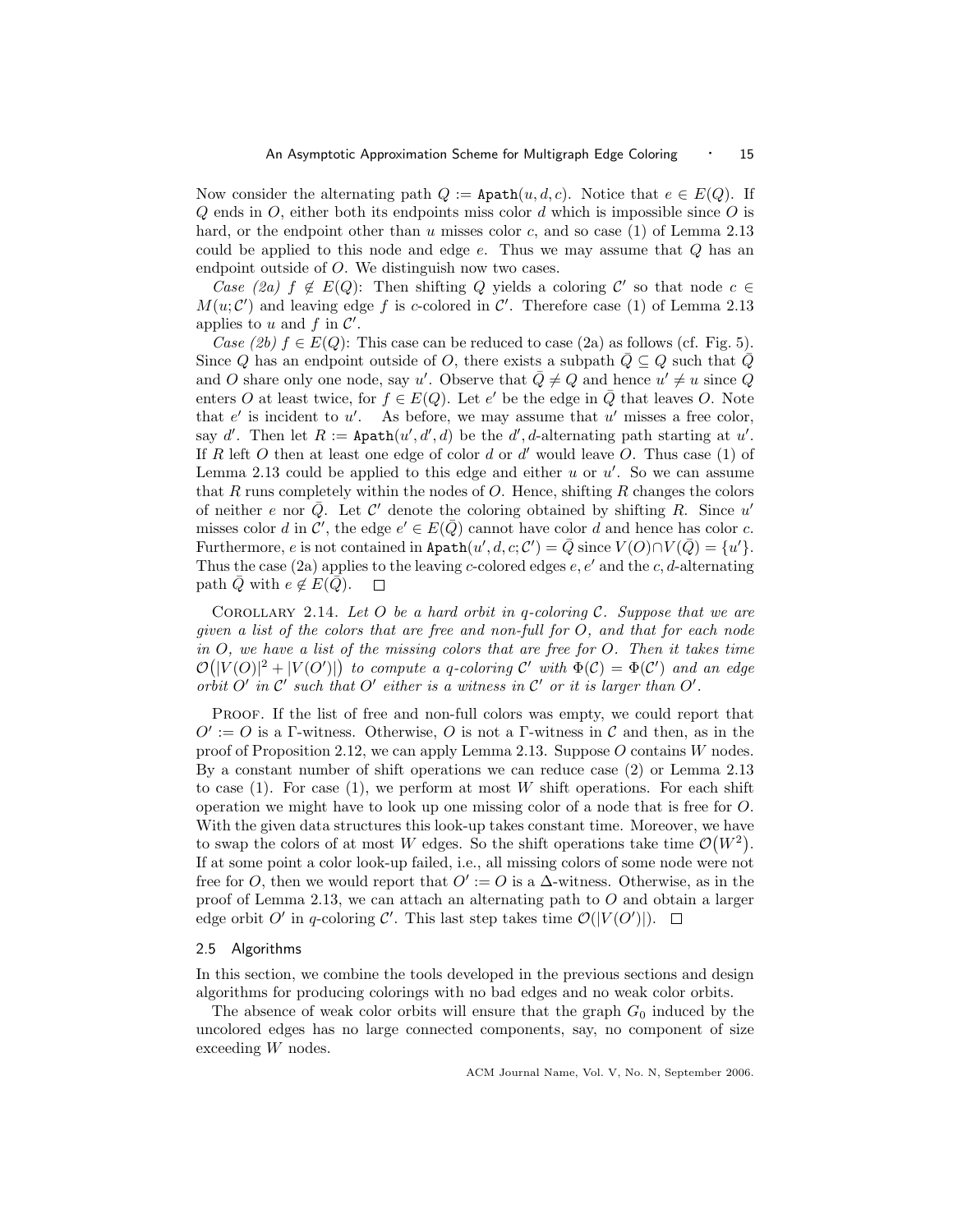The absence of bad edges witnesses that  $G_0$  is a simple graph. So we can use Vizing's algorithm to color  $G_0$  using at most  $\Delta(G_0) + 1 \leq W$  colors.

Thus, we can turn any partial coloring without weak color orbits and bad edges into a coloring where all edges are colored using at most W additional colors.

Let  $W(q)$  be the maximum size of a strong color orbit in any q-coloring of G. Note that for any  $q$ -coloring without weak color orbit, all components of the graph  $G_0$  induced by the uncolored edges are strong color orbits and thus have size at most  $W(q)$ . So  $W(q)$  satisfies the condition on W stated above. In the following, we use W as shorthand for  $W(q)$ .

Our algorithm first applies the following proposition in order to eliminate all bad edges.

PROPOSITION 2.15. Given a q-coloring C, we can compute a  $q'$ -coloring C' with  $q' \geq q$  in time proportional to  $|E_0| \cdot W \cdot (\Delta + |V| + W^2)$  such that

- (1)  $\mathcal{C}'$  contains no edge orbit and hence no bad edges,
- (2) either  $q' = q$  or there is a  $(q' 1)$ -coloring  $\tilde{C}$  containing a witness.

Then it uses the next proposition for eliminating all weak color orbits. Note that this step will not introduce new bad edges.

PROPOSITION 2.16. Given a q-coloring  $C$ , we can compute in time at most proportional to  $|E_0| \cdot W \cdot (\Delta + V)$  a q-coloring not containing a weak color orbit. Moreover, the uncolored edges of the computed coloring are also uncolored in  $\mathcal{C}$ .

After applying the above propositions we have a coloring with no bad edges and no weak color orbits. Furthermore, the number of colors was only increased in the face of a witness.

For simplicity, we first show how to eliminate all weak color orbits.

PROOF OF PROPOSITION 2.16. We apply the following algorithm to coloring  $\mathcal{C}$ . maintaining a set  $S \subseteq V$  of nodes that could be contained in a weak color orbit.

—Initialize S to the set of nodes incident to an edge in  $E_0$ .

—traverse  $G_0$ , starting at some node of S, until the set U of discovered nodes forms a weak color orbit or a connected component of  $G_0$ ;

 $\,-\mathit{Case}\,1$ : if U is a weak color orbit,

then decrease the potential by applying Proposition 2.3 to  $U$ ;

 $-Case 2$ : if U is a connected component of  $G_0$  but not a weak color orbit, then remove U from S.

First, we analyze the cost of the iterations in which Case 2 applied and the potential of the coloring was not reduced. In these iterations each node incident to an edge in  $E_0$  is discovered at most once. Therefore each edge of  $E_0$  is touched at most twice. In order to test that the discovered nodes do not form a weak color orbit we need to compute the missing colors of the nodes. Since we consider at most  $|E_0|$ nodes, computing the missing colors takes time  $\mathcal{O}(|E_0| \cdot \Delta)$ . Thus at most that much time is spent for the iterations in Case 2.

Now we bound the time for the iterations in Case 1. Since the potential of  $\mathcal C$  is at most  $2|E_0|$ , we perform at most that many iterations in this case. In each iteration,

<sup>—</sup>While  $S \neq \emptyset$ ,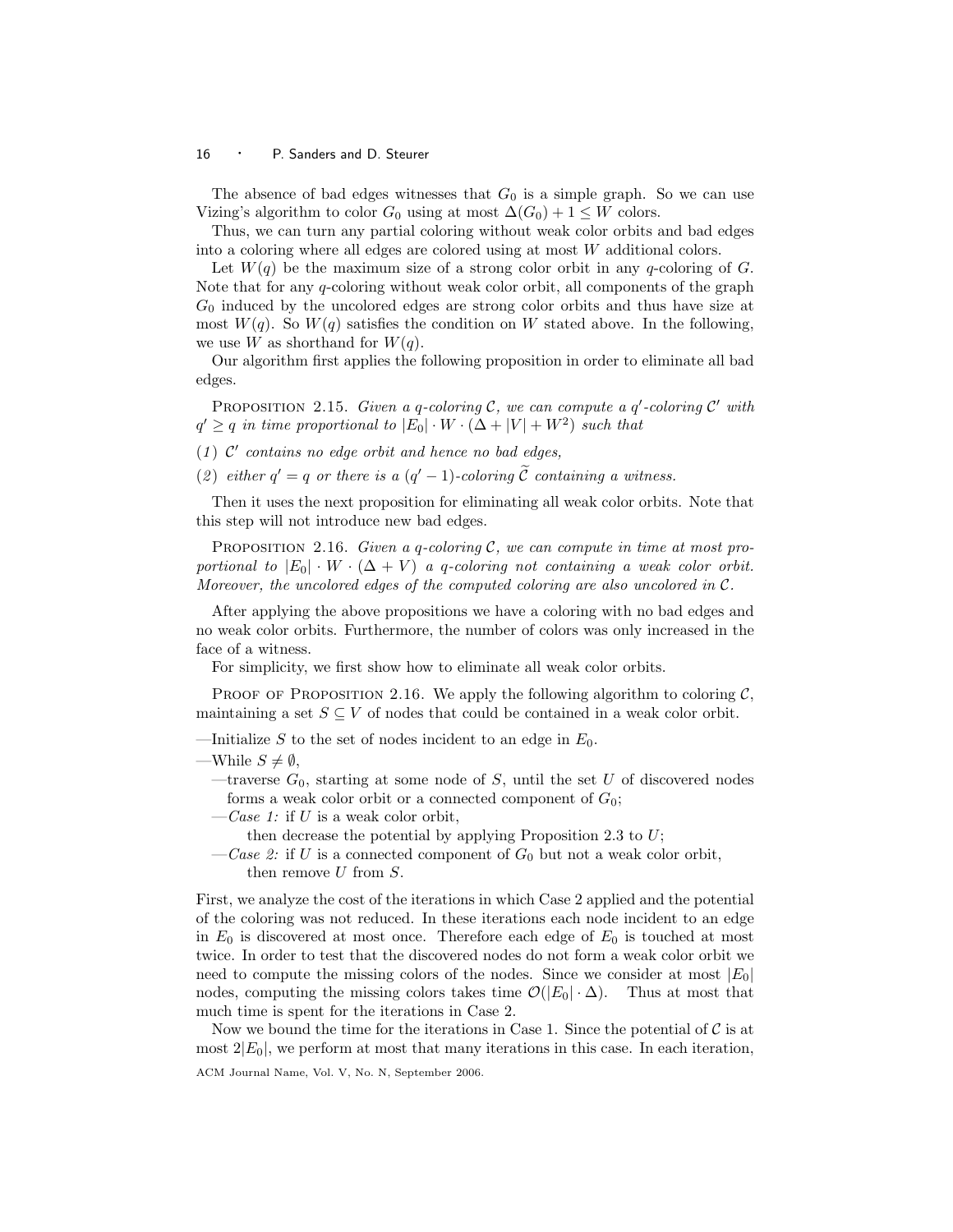U has size at most  $W + 1$  because every color orbit with more than W nodes is weak and we stop traversing  $G_0$  as soon as the discovered nodes form a weak color orbit. So we process at most  $W \cdot \Delta$  edges in one iteration. By Corollary 2.4, it takes  $\mathcal{O}(W \cdot (\Delta + |V|))$  time to decrease the potential, given a weak color orbit. Thus the total cost of the iterations in Case 1 is at most proportional to  $|E_0|\cdot W\cdot(\Delta+|V|)$ .

Now we show how to eliminate all bad edges.

PROOF OF PROPOSITION 2.15. We assume that  $\mathcal C$  contains at least one bad edge, for otherwise the proposition is true with  $\mathcal{C}' := \mathcal{C}$ . Since the potential of C is at most  $2|E_0|$ , it is sufficient to show that we can decrease the potential in time  $\mathcal{O}(W(\Delta + |V| + W^2))$  if the coloring contains a (trivial) edge orbit. Throughout the algorithm we will maintain a list of bad edges, so that we can find trivial edge orbits in constant time. Given an edge orbit  $O$ , the following procedure computes in time  $\mathcal{O}(W(\Delta + |V| + W^2))$  a coloring of lower potential than the current coloring. In the beginning, we let  $O$  be one of the trivial edge orbits of the coloring.

 $\cos 1$ : If edge orbit O is weak,

then apply Proposition 2.7 to decrease the potential;

- $-Case 2$ : if the nodes of O form a weak color orbit, then apply Proposition 2.3 to decrease the potential;
- $\,-\,\mathit{Case 3:}$  if O is a hard orbit then apply Proposition 2.12;
- —Case 3.1: if Proposition 2.12 yields a larger orbit  $O \cup P$ , then update  $O := O \cup P$  and repeat;
- —Case 3.2: if Proposition 2.12 yields a witness in some q-coloring  $\widetilde{\mathcal{C}}$ , then increment  $q := q + 1$ , introducing a new color  $c := q + 1$ , and decrease the potential of  $C$  by painting an edge in the seed of  $O$  with  $c$ .

By Observation 2.9 the case distinction is complete. Note that in Case 3 the size of O never exceeds W since the nodes of O would form a weak color orbit if O was a strong edge orbit and  $|V(O)| > W$ . Also note that  $|E(O)| \leq W \cdot \Delta + |V|$  is an invariant of the algorithm because in Case 3 the edge orbit has at most  $W \cdot \Delta$  edges and attaching the path  $P$  might add no more than  $|V|$  edges. So the total time for testing whether O forms a weak edge orbit is  $\mathcal{O}(W \cdot \Delta + |V|)$ .

Similarly, the total time for testing whether the node set of O forms a weak color orbit is  $\mathcal{O}(W \cdot \Delta)$ . For every node that gets inserted to O, we test whether one of its  $\mathcal{O}(\Delta)$  missing colors is already missing at some node in O. After processing at most  $W + 1$  nodes we are guaranteed to find a pair of nodes with a common missing color.

By Corollaries 2.4 and 2.8, the total time for Case 1 and Case 2 is  $\mathcal{O}(W \cdot (\Delta + |V|))$ . Case 3 is repeated at most  $W$  times. The cost for Case 3.2 is constant. By Corollary 2.14, the cost for Case 3.1 is  $\mathcal{O}(W^2 + |V|)$ , assuming that the data structures required by the corollary are maintained. The total time for maintaining a list of missing free colors for each node is  $\mathcal{O}(W \cdot \Delta)$  since there are at most  $\Delta$  insertions and deletions per node. In order to keep track of the non-full color classes we just need to count for each color class the number of edges it shares with  $E(V(O))$ . The total time for maintaining these counters is  $\mathcal{O}(W \cdot \Delta)$ .

Thus the total time for the procedure above is  $\mathcal{O}(W \cdot (\Delta + |V| + W^2)).$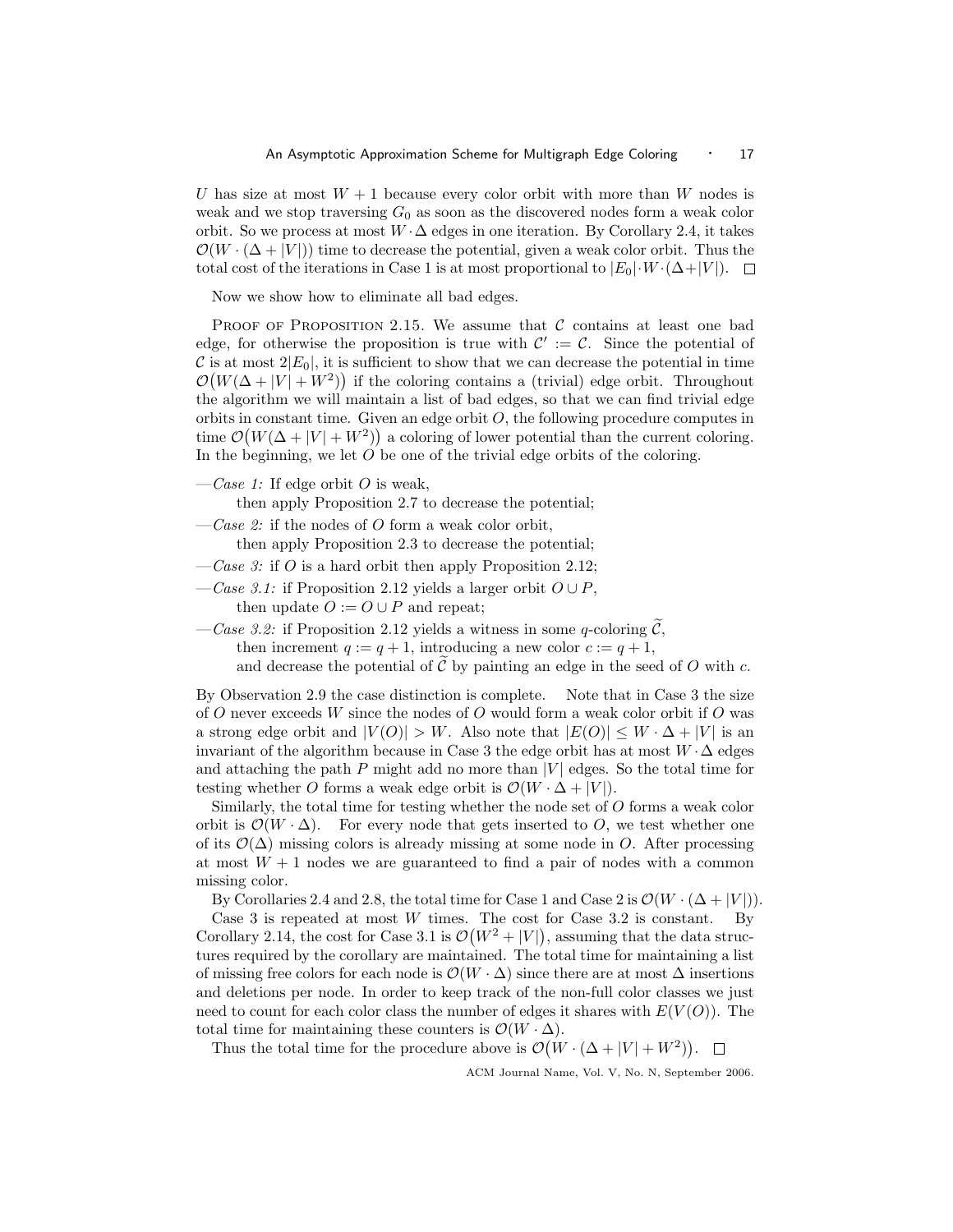Note that for a coloring with no edge orbits, all edges are either lean or even and hence the graph induced by the uncolored edges is simple.

For the special case of constant size strong color orbits, the complexity of our algorithms match the complexity of previous algorithms with weaker approximation guarantees. In the next section, we shall see that strong color orbits indeed have size at most a constant whenever q is by a constant factor larger than  $\Delta$ .

COROLLARY 2.17. Under the assumption that  $V \leq |E_0|$  and that the maximum size of a strong color orbit is constant, the time complexity of the If the maximum size of a strong color orbit is bounded by a constant, then the algorithms in Proposition 2.15 and 2.16 run in time  $\mathcal{O}(|E_0|(|V| + \Delta))$ .

#### 2.6 Analysis

We relate now properties of our orbit structures to the known lower bounds of  $\chi'$ , namely the maximum degree  $\Delta$  and  $\Gamma = \max_{H \subset V, |H| > 2} |E(H)| / |H|/2$ . Recall from the introduction that the fractional chromatic index  $\widetilde{\chi}' = \max{\{\Delta, \Gamma\}}$ .

LEMMA 2.18. Let  $\mathcal C$  be a q-coloring, and let  $U$  be a strong color orbit in  $G$ . Then

$$
|U| \le \frac{q+2}{q-\Delta+2}.
$$

PROOF. First we find a lower bound for the total number of colors missing at the nodes of U, i.e., for  $\sum_{u \in U} |M(u)|$ . Obviously, every node in U misses at least  $q - \Delta$ colors. Since U is connected by uncolored edges of C, at least  $|U| - 1$  uncolored edges are incident to nodes of U, and therefore at least  $2|U| - 2$  additional colors are missing at nodes of U. Thus we have

$$
|U|(q-\Delta)+2|U|-2\leq \sum_{u\in U}|M(u)|.
$$

On the other hand, since no two nodes of  $U$  share a missing color, we have  $\sum_{u \in U} |M(u)| \leq q$ . This yields the claimed inequality.

The next lemma shows that the two kinds of witnesses which we defined for a coloring are nothing but a relaxation of our lower bounds.

LEMMA 2.19. Let O be a hard orbit in a q-coloring with node set  $U = V(O)$ .

(1) If O is a  $\Delta$ -witness then  $q \leq \Delta + 2|U| - 6$ .

(2) If O is a  $\Gamma$ -witness then  $q \leq \Gamma + 2|U| - 6$ .

PROOF. As noted below of Definition 2.6, the orbit O has at least  $q - 2|U| + 4$ free colors.

If O is a  $\Delta$ -witness then some node in O, say u, misses no free color. At least  $q - \Delta + 2$  colors are missing at u, since every node of O is incident to at least two uncolored edges. For the endpoints of the seed, this is trivially true. All other nodes of  $O$  are inner nodes of some simple path in  $O$  with each edge parallel to at least one uncolored edge, for  $O$  is a hard orbit. Note that in a hard orbit, each alternating path forms a cycle with the the edge it was attached to, for otherwise one endnode of the path would share a missing color with an endpoint of that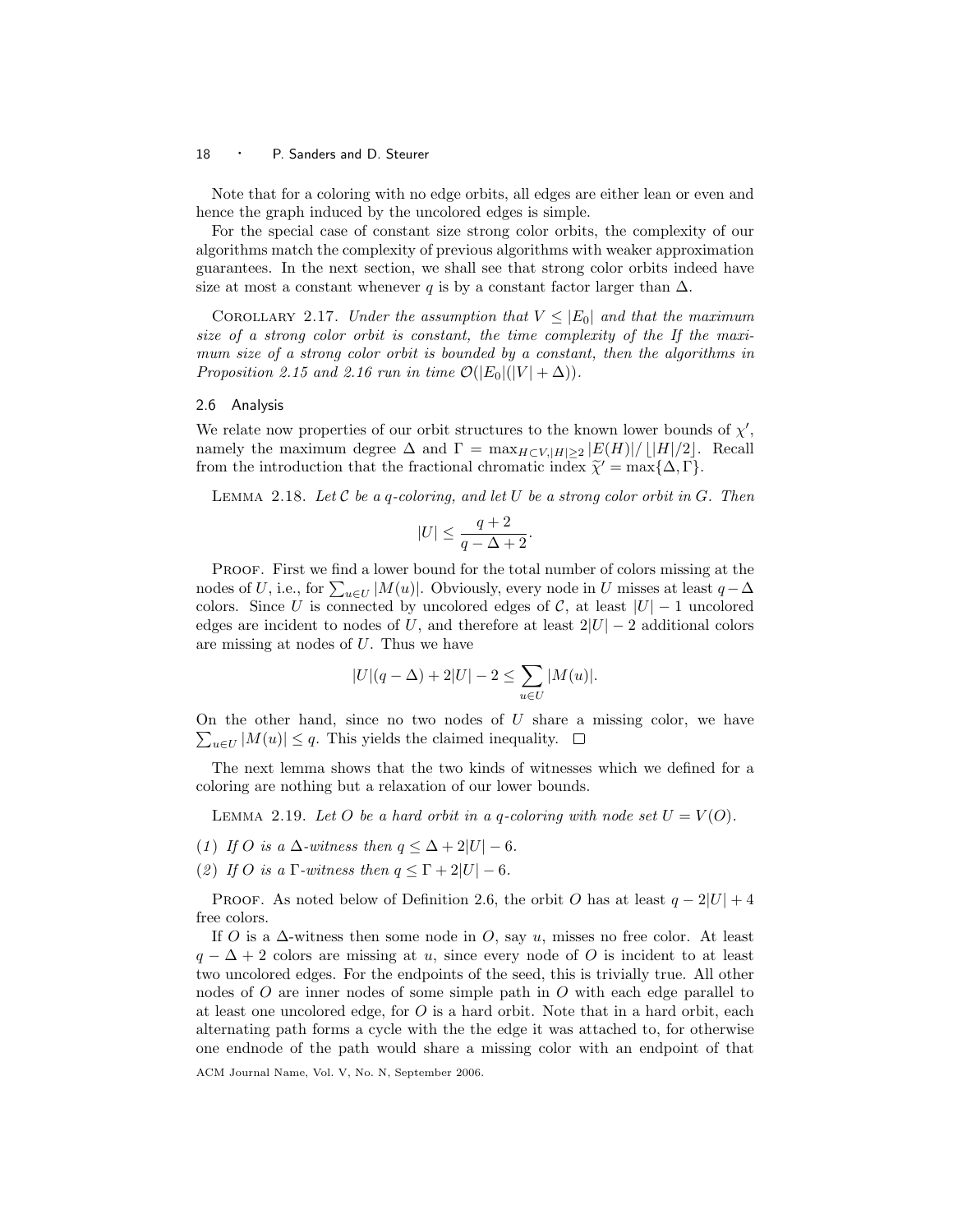edge, contradicting the assumption that  $V(O)$  forms a strong color orbit. Since the missing colors of  $u$  and the free colors of  $O$  are disjoint, we have

$$
q \ge |M(u)| + q - 2|U| + 4 \ge 2q - \Delta - 2|U| + 6,
$$

which is equivalent to  $(1)$ .

If O is a Γ-witness then all free colors of O are full. Note that  $E(U)$  contains at most  $|E(U)| - |U|$  colored edges because the strong color orbit U is connected by uncolored edges and includes a bad edge. Hence, the number of full colors is at most

$$
\frac{|E(U)| - |U|}{\lfloor |U|/2 \rfloor} \le \Gamma - \frac{|U|}{\lfloor |U|/2 \rfloor} \le \Gamma - 2.
$$

Therefore  $q - 2|U| + 4 \leq \Gamma - 2$ , which is equivalent to (2).  $\Box$ 

Combining the lemmata above, we can show that if sufficiently many colors are available then a strong color orbit can have at most constant size and any witness indicates that the number of colors exceeds  $\widetilde{\chi}'$  by at most a constant.

LEMMA 2.20. If  $q \ge |(1 + \epsilon)\Delta| - 1$  for some  $\epsilon > 0$  then the following statements hold in any q-coloring C.

- (1) If U is a strong color orbit in C then  $|U| \leq 1/\epsilon + 1$
- (2) If there is a witness then  $q \leq \tilde{\chi}' + 2/\epsilon 2$ .

PROOF. By Lemma 2.18 and the assumption  $q \ge |(1 + \epsilon)\Delta| - 1$ , we have

$$
|U| \le \frac{q+2}{q-\Delta+2} = \frac{\Delta}{q-\Delta+2} + 1 \le \frac{\Delta}{\lfloor \epsilon \Delta \rfloor + 1} + 1 \le 1/\epsilon + 1
$$

The second part of the lemma follows from  $|U| \leq 1/\epsilon + 1$  and Lemma 2.19.  $\Box$ 

THEOREM 2.21. Given  $\epsilon > 0$  and a multigraph  $G = (V, E)$ , we can compute in time at most proportional to  $|E| \cdot (\Delta + |V| + 1/\epsilon^2)/\epsilon$  an edge coloring of G that uses at most max  $\{[(1 + \epsilon)\Delta] + 1/\epsilon, \tilde{\chi}' + 3/\epsilon\}$  colors.

PROOF. We start with a coloring consisting of  $|(1 + \epsilon)\Delta|-1$  empty color classes. Applying Propositions 2.15 and 2.16 yields a coloring  $\mathcal C$  without bad edges and weak color orbits. The number of colors has only been increased if there was some witness. By Lemma 2.20, the presence of a witness implies that the number of available colors is at most  $\tilde{\chi}^{\prime} + 2/\epsilon - 2$ . Hence at most max  $\{[(1 + \epsilon)\Delta] - 1, \tilde{\chi}^{\prime} + 2/\epsilon - 1\}$ colors are used in coloring  $C$ .

Since all color orbits in C are strong and hence have size at most  $1/\epsilon + 1$  by Lemma 2.20, the connected components of  $G_0$  have maximum size at most  $1/\epsilon + 1$ . As  $\mathcal C$  contains no bad edges,  $G_0$  is a simple graph and has maximum degree no more than  $1/\epsilon$ . Thus, Vizing's algorithms yields a coloring of  $G_0$  using at most  $1/\epsilon + 1$  additional colors. Combining the partial coloring C and the coloring of  $G_0$ , we obtain a coloring of G where all edges are colored using at most max  $\{[(1 + \epsilon)\Delta] + 1/\epsilon, \tilde{\chi}' + 3/\epsilon\}$  colors.<br>By Lomma 2.20, the maximum size

By Lemma 2.20, the maximum size of a strong color orbit is  $\mathcal{O}(1/\epsilon)$  for any qcoloring with  $q > |(1 + \epsilon)\Delta| - 1$ . Thus by Propositions 2.15 and 2.16, coloring C is computed in time  $\mathcal{O}(|E| \cdot (\Delta + |V| + 1/\epsilon^2)/\epsilon)$ .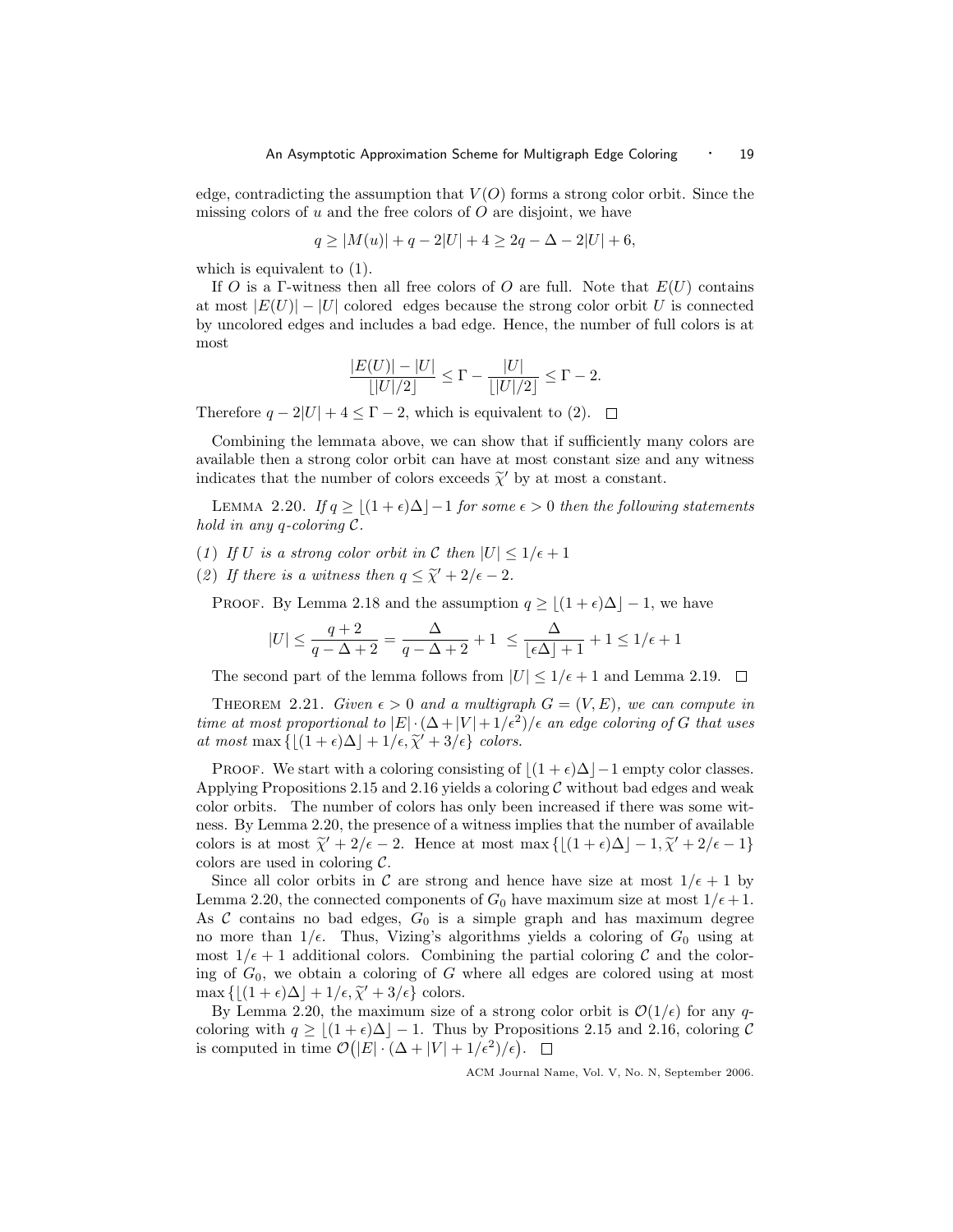Observe that the number of colors used by the coloring in Theorem 2.21 is at most  $(1+\epsilon)\tilde{\chi}'+3/\epsilon$ , and hence at most  $(1+\epsilon)\chi'+3/\epsilon$ . Thus the theorem shows that the odge coloring problem for multigraphs orbibits a (fully polynomial) geometric the edge coloring problem for multigraphs exhibits a (fully polynomial) asymptotic approximation scheme.

In order to obtain the best possible approximation guarantees, we would need to choose  $\epsilon$  depending on  $\tilde{\chi}'$ . Specifically, if we choose  $\epsilon = 1/\sqrt{\tilde{\chi}'/2}$ , Theorem 2.21 yields a coloring of G that uses at most  $\widetilde{\chi}^{\prime} + \sqrt{9\widetilde{\chi}^{\prime}/2}$  colors. It might appear that we<br>need to know the expet value of  $\widetilde{\kappa}^{\prime}$  in order to compute such a coloring. However need to know the exact value of  $\tilde{\chi}'$  in order to compute such a coloring. However,<br>this is not the exact We will show that if we start with about  $\Lambda + \sqrt{\Lambda}$  solars and here to know the exact value of  $\chi$  in order to compute such a coloring. However, this is not the case. We will show that if we start with about  $\Delta + \sqrt{\Delta}$  colors and proceed as in the proof of Theorem 2.21, the obtained coloring of G uses at most  $\widetilde{\chi}^{\prime} + \sqrt{9\widetilde{\chi}^{\prime}/2}$  colors.<br>We need the follo

We need the following refinement of Lemma 2.20.

LEMMA 2.22. If a q-coloring C contains a witness then  $q \leq \tilde{\chi}^{\prime} + \sqrt{2\tilde{\chi}^{\prime}} - 2$ .

PROOF. Let  $O$  be some witness in  $C$ , and let  $U$  denote the node set of  $O$ . Then

$$
\frac{q-\widetilde{\chi}'+6}{2} \stackrel{La.2.19}{\leq} |U| \stackrel{La.2.18}{\leq} \frac{q+2}{q-\widetilde{\chi}'+2}.
$$

A straight-forward calculation shows for all  $q \geq \tilde{\chi}'$  satisfying the inequality above,

$$
q \leq \widetilde{\chi}' + \sqrt{2\widetilde{\chi}' + 1} - 3.
$$

So q does not exceed  $\widetilde{\chi}^{\prime} + \sqrt{2\widetilde{\chi}^{\prime}} - 2$ .

THEOREM 2.23. Given a multigraph  $G = (V, E)$ , we can compute an edge coloring of G in time  $\mathcal{O}(|E|\sqrt{\Delta}(\Delta+|V|))$  using  $\widetilde{\chi}^{\prime} + \sqrt{9\widetilde{\chi}^{\prime}/2}$  colors.

PROOF. We start with a coloring consisting of  $|\Delta + \sqrt{\Delta}|$  empty color classes. Applying Propositions 2.15 and 2.16 we obtain a coloring without bad edges and weak color orbits. The number of colors has only been increased when the coloring contained a witness. So by Lemma 2.22, the current coloring uses at most  $\tilde{\chi}$  +  $\sqrt{2\tilde{\chi}}$  - 1 colors.  $2\widetilde{\chi}' - 1$  colors.<br>Now we comp

Now we compute a coloring of  $G_0$  using Vizing's algorithm and combine it with the partial coloring of G. Since the maximum size of a connected component of  $G_0$ is at most  $(q+2)/(q-\Delta+2)$  by Lemma 2.18, the number of colors used by the coloring of  $G$  is at most

$$
q + \Delta(G_0) + 1 \le q + \frac{q+2}{q-\Delta+2} = q + 1 + \frac{\Delta}{q-\Delta+2} \le \widetilde{\chi}' + \sqrt{2\widetilde{\chi}'} + \sqrt{\widetilde{\chi}'/2},
$$

where the last inequality uses that  $q + \frac{\Delta}{q} \left( \frac{q - \Delta + 2}{q - \Delta + 2} \right)$  is monotonically increasing for where the last inequality uses that  $q + \frac{\Delta}{q} + \frac{\Delta}{3}$  is monotonically increasing for  $q - \Delta + 2 > \sqrt{\Delta}$ . Note that  $\sqrt{2} + 1/\sqrt{2} = \sqrt{9/2}$ , and hence the computed coloring of G uses at most  $\tilde{\chi}^{\prime} + \sqrt{9\tilde{\chi}^{\prime}/2}$  colors. √

The computation takes time  $\mathcal{O}(|E|)$  $\Delta(\Delta + |V|)$  since the maximum size of a The computation takes time  $O(|E| \sqrt{\Delta}(\Delta + |V|))$  since the maximum size of strong color orbit is at most  $\Delta/(q - \Delta + 2) + 1 = O(\sqrt{\Delta})$  for  $q \ge \Delta + \sqrt{\Delta} - 1$ .

# 3. A POLYNOMIAL ALGORITHM

The running times of the algorithms in the previous section are polynomial in the number of edges of the graph. However, if edge multiplicities are encoded as binary numbers, the graph could have a number of edges that is exponential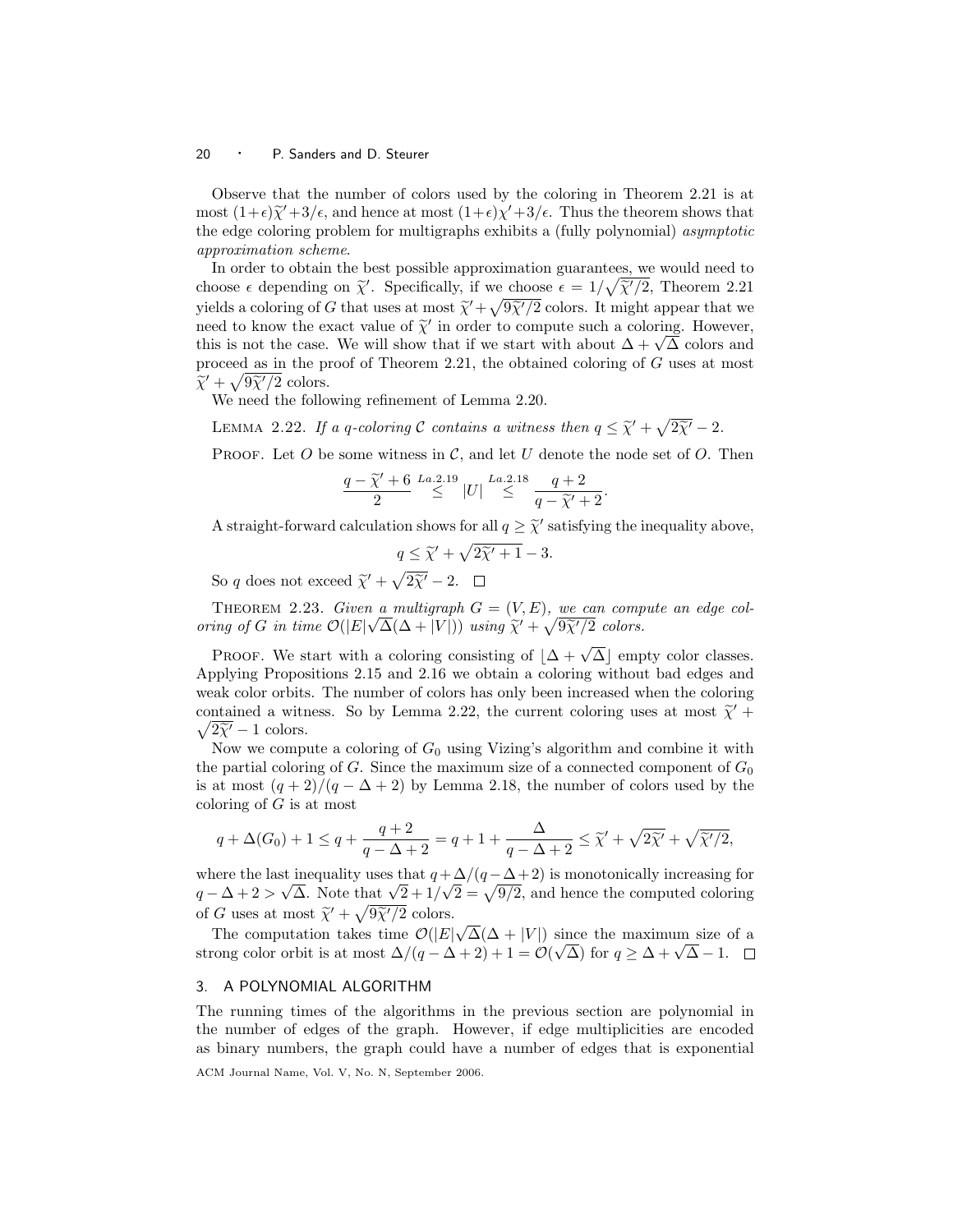in the input size. In this section, we devise an algorithm with approximation guarantee as in Theorem 2.23 and running time polynomial in the number of nodes and the logarithm of the maximum edge multiplicity. Thus, the algorithm runs in polynomial time even if the edge multiplicities of the input graph are encoded in binary.

As indicated in Section 2.1, we will use generalizations of the tools developed in Sections 2.2–2.5. Most importantly, the notion of a bad edge is relaxed, so that, for some positive integer M, an uncolored edge is  $(M-)bad$  only if it is parallel to at least M other uncolored edges. The other notions are adjusted accordingly. For example, the seed of an edge orbit consists of  $M + 1$  uncolored edges instead of just two uncolored edges. The  $(M-)potential \Phi^{(M)}$  of a coloring is the number of uncolored edges plus the number of M-bad edges.

With these generalized notions, the algorithm of Proposition 2.15 will tolerate up to M parallel edges in  $G_0$ . In exchange, a witness indicates for large enough M that the number of available colors is indeed less than the lower bound  $\tilde{\chi}'$  of the chromatic index chromatic index.

The following is a generalization of Lemma 2.19.

LEMMA 3.1. Let  $O$  be a hard orbit in a q-coloring  $C$ .

- (1) If O is a  $\Delta$ -witness then  $q \leq \Delta + 2|V(O)| 2M 4$ .
- (2) If O is a  $\Gamma$ -witness then  $q \leq \Gamma + 2|V(O)| 2M 4$ .

PROOF. Since a trivial edge orbit cannot be a witness, we may assume that  $O$  is non-trivial. Recall from the proof of Lemma 2.19 that in a hard orbit each alternating path forms a cycle with the edge it was attached to. So in the subgraph O, every node has two neighbors and at least  $|V(O)|-1$  edges are colored. As noted in the proof of Lemma 2.19, at least  $q - 2|V(O)| + 4$  colors are free for O.

Every node of O misses at least  $q - \Delta + 2M$  colors since it is connected in O to at least two neighbors by non-lean edges. So it is incident to at least  $2M$  uncolored edges and hence at most  $\Delta - 2M$  colored edges.

If O is a  $\Delta$ -witness, some node in O misses no free color. So

$$
q - \Delta + 2M + q - 2|V(O)| + 4 \le q,
$$

which is equivalent to the inequality in case (1).

Furthermore, at least  $M \cdot |V(O)|$  edges are uncolored in  $E(V(O))$  and thus the number of full colors in O is at most

$$
\frac{|E(V(O))| - M \cdot |V(O)|}{\lfloor |V(O)|/2 \rfloor} \le \Gamma - \frac{M|V(O)|}{|V(O)|/2} = \Gamma - 2M.
$$

If O is a Γ-witness, all free colors are full in O and hence  $q-2|V(O)|+4 \leq \Gamma-2M$ , which shows the inequality in case (2).  $\square$ 

LEMMA 3.2. For  $M = |V|$ , any coloring with a witness uses at most  $\tilde{\chi}'-1$  colors.

PROOF. For any hard orbit O, we have  $|V(O)| \leq M$ , so that the inequality follows from Lemma 3.1.  $\square$ 

For the polynomial-time algorithm we need to contract consecutive color classes that have the same combinatorial structure, that is, we represent a q-coloring  $\mathcal{C} =$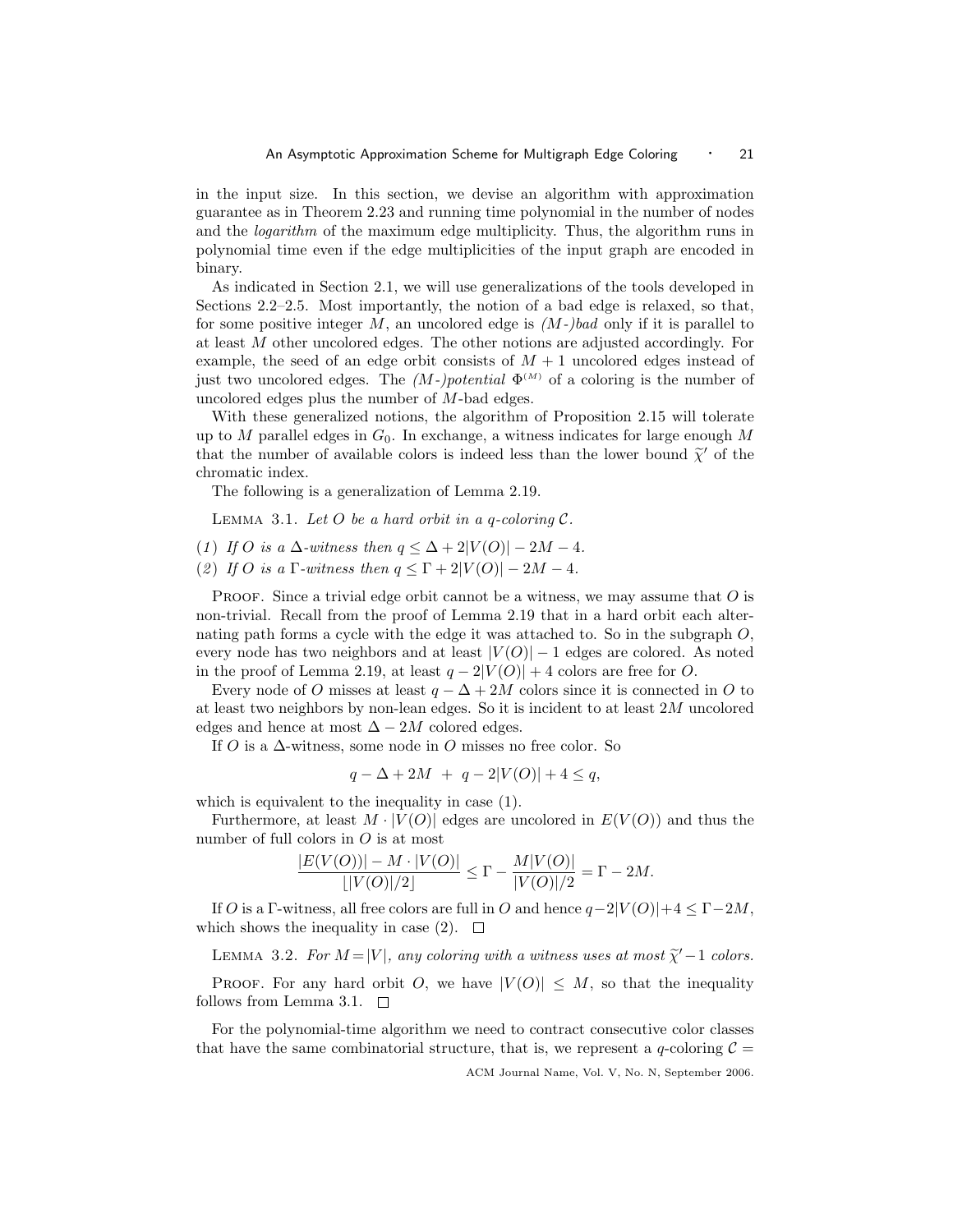${E_i}_{i \leq q}$  by the graph of uncolored edges  $G_0 = (V, E_0)$  and a collection of matchings  $M_{(a_0,a_1]},\ldots,M_{(a_{I-1},a_I]}$  of V such that  $0=a_0\leq\ldots\leq a_I=q$  and for every interval  $(a_i, a_{i+1}]$  and color  $c \in (a_i, a_{i+1}]$ , the edge set  $E_c$  has the combinatorial structure of  $M_J$ , i.e.,  $\iota(E_c) = M_J$ .

In this representation, the time needed by the algorithms of Proposition 2.15 and Proposition 2.16 is independent of  $\Delta$  but depends polynomially on  $I, |V|$ , and  $|E_0|$ . Hence the same holds for the algorithm of Theorem 2.23.

Coloring or uncoloring a single edge increments the number of intervals by at most one. Shifting an alternating path might increase the number of intervals by at most two, assuming without loss of generality that only color classes corresponding to interval endpoints are altered.

The next lemma shows that for any coloring, the number of uncolored edges can be reduced to a number polynomial in  $|V|$  without increasing the number of colors beyond  $\tilde{\chi}'$ . This reduction step takes time polynomial in the size of the representation of the input coloring representation of the input coloring.

LEMMA 3.3. Given a coloring C that uses at most  $\widetilde{\chi}'$  colors contracted to I in-<br>rughe and compute a coloring  $C'$  in time poly([E, [V] I) using at most  $\widetilde{\chi}'$ tervals, we can compute a coloring C' in time  $\text{poly}(|E_0|, |V|, I)$  using at most  $\tilde{\chi}'$ <br>colors contracted to  $I + \text{poly}(|E_1|, |V|)$  intervals such that at most  $|V|^3$  cdgs are colors contracted to  $I + \text{poly}(|E_0|, |V|)$  intervals such that at most  $|V|^3$  edges are uncolored in  $\mathcal{C}'$ .

PROOF. We apply Proposition 2.15 to coloring C for  $M = |V|$ . The obtained coloring C' has no (M-)bad edges. Hence it contains at most  $M \cdot |V|^2 = |V|^3$ uncolored edges.

The number of colors has only been increased if there was a witness, i.e., if at most  $\tilde{\chi}'$  – 1 colors were available by Lemma 3.2. Hence at most  $\tilde{\chi}'$  colors are used<br>by coloring  $C'$ by coloring  $\mathcal{C}'$ .

The algorithm of Proposition 2.15 colors and uncolors at most  $|E_0|$  edges, and it performs  $poly(|E_0|, |V|)$  shift operations. Thus the number of additional intervals is polynomial in  $|E_0|$  and  $|V|$ .  $\Box$ 

The *(multiplicity-weighted)* adjacency matrix of a multigraphs  $G = (V, E)$  is the matrix  $A_G = (|uv|)_{u,v \in V}$ . For a function  $f: \mathbb{N} \to \mathbb{N}$ , we denote by  $f(G)$  the graph with adjacency matrix  $(f(|uv|))_{u,v\in V}$ . Similarly,  $G + G'$  denotes the graph with adjacency matrix  $A_G + A'_G$ .

The next proposition shows how to find a good partial coloring by scaling edge multiplicities.

PROPOSITION 3.4. Given a multigraphs G with maximum edge multiplicity  $\mu$ , we can compute in time  $\text{poly}(|V|, \log \mu)$  a  $\tilde{\chi}'$ -coloring of G with at most  $|V|^3$  uncolored<br>edges and  $\text{poly}(|V|, \log \mu)$  color intervals edges and  $\text{poly}(|V|, \log \mu)$  color intervals.

PROOF. We compute the desired coloring using a recursive algorithm. For  $\mu = 0$ the graph contains no edges and the proposition is trivially true. Suppose  $\mu > 0$ . We partition the input graph into three parts, writing  $G = |G/2| + |G/2| + (G \mod 2)$ . Note that  $\widetilde{\chi}'(G) \geq 2\widetilde{\chi}'(\lfloor G/2 \rfloor)$ .<br>Now we recursively compute

Now we recursively compute a coloring  $\overline{C}$  of  $|G/2|$  as in the proposition, so that  $\bar{\mathcal{C}}$  uses at most  $\tilde{\chi}'(|\tilde{G}/2|)$  colors and has at most  $|V|^3$  uncolored edges.<br>By simply doubling the ordinaries of the intervals in coloring  $\bar{\mathcal{C}}$ ,

By simply doubling the endpoints of the intervals in coloring  $\mathcal{C}$ , we obtain a coloring of the graph  $2\lfloor G/2 \rfloor$  using at most  $2\tilde{\chi}'(\lfloor G/2 \rfloor) \leq \tilde{\chi}'(G)$  colors and having ACM Journal Name, Vol. V, No. N, September 2006.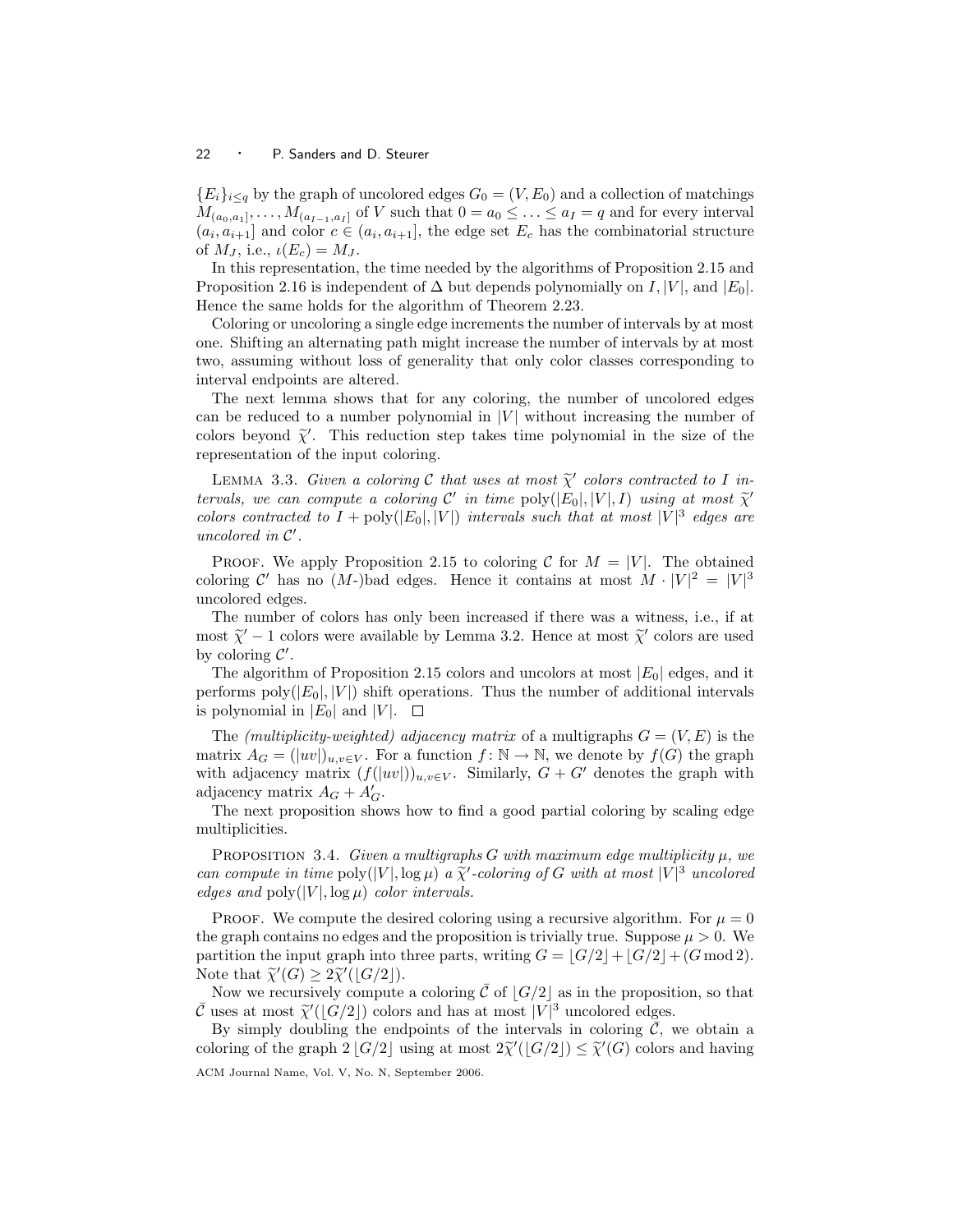at most  $2|V|^3$  uncolored edges. The number of intervals did not increase by this doubling. By including the edges of  $(G \mod 2)$  as uncolored edges, this coloring gives rise to a  $\tilde{\chi}'$ -coloring of G with at most  $2|V|^3 + |E(G \mod 2)| \leq 2|V|^3 + |V|^2$ <br>ungelered edges. The electric flamma 3.3 can reduce the number of ungelered uncolored edges. The algorithm of Lemma 3.3 can reduce the number of uncolored edges to  $|V|^3$  again. It increases the current number of intervals I by at most a polynomial in |V| and it runs in time  $poly(|V|, I)$  since the number of currently uncolored edges is polynomial in |V|, namely at most  $2|V|^3 + |V|^2$ . The resulting coloring is as required by the proposition.

It remains to estimate the total running time of the recursive algorithm. The depth of recursion is  $\mathcal{O}(\log \mu)$  since the maximum edge multiplicity of the instance we recurse on is at most half the maximum multiplicity of the parent instance. In each level of recursion the number of intervals increases only polynomially in  $|V|$ . Therefore the maximum number I of intervals is polynomial in  $|V|$  and  $\log \mu$ . Thus only  $poly(|V|, I) = poly(|V|, \log \mu)$  time is spend in each level of recursion and the total time is polynomial in |V| and  $log \mu$ .  $\Box$ 

We can apply the same reasoning as in Theorem 2.23 to the coloring obtained by the proposition above. In this way, we obtain a coloring with the same guarantees as in Theorem 2.23.

THEOREM 3.5. Given a multigraphs  $G$ , an edge coloring of  $G$  can be computed in time  $\text{poly}(|V|, \log \mu)$  which uses at most  $\widetilde{\chi}' + \sqrt{\frac{9\widetilde{\chi}'/2}{2}}$  colors.

PROOF. For  $M = 1$ , we apply Propositions 2.15 and 2.16 to the  $\tilde{\chi}'$ -coloring to the Proposition 2.4. The resulting coloring  $\tilde{C}$  has no strong colors and no obtained by Proposition 3.4. The resulting coloring  $\mathcal C$  has no strong colors and no parallel uncolored edges. The running times of the algorithms of Propositions 2.15 and 2.16 depend polynomially on the number of uncolored edges and the number of color intervals. By Proposition 3.4 both numbers are polynomial in  $|V|$  and  $\log \mu$ .

Now we combine coloring C with a  $\Delta(G_0) + 1$ -coloring of  $G_0$  obtained by Vizing's algorithm. As in the proof of Theorem 2.23, this edge coloring of  $G$  uses at most  $\widetilde{\chi}^{\prime} + \sqrt{9\widetilde{\chi}^{\prime}/2}$  colors.  $\Box$ 

There is another possibility to obtain a polynomial algorithm. Let  $M$  be the set of matchings of V and consider the linear problem to minimize  $\sum_{M \in \mathcal{M}} w(M)$ subject to the constraints

$$
\forall \{u, v\} \subseteq V. \sum_{M \in \mathcal{M}: uv \in M} w(M) \ge |uv|,
$$

where  $w(M)$  are non-negative variables. As mentioned in the introduction, the linear program has optimal value  $\tilde{\chi}'$ . We can compute in polynomial time an extended value of the set most  $|V|^2$  pon zero optimal. Bounding down onch optimal solution  $w^*$  that has at most  $|V|^2$  non-zero entries. Rounding down each component of  $w^*$  yields a  $\tilde{\chi}'$ -coloring which is contracted to at most  $|V|^2$  matchings<br>and has at most  $|V|^3$  uncolored edges. We can proceed with this coloring as in the and has at most  $|V|^3$  uncolored edges. We can proceed with this coloring as in the proof of Theorem 2.23 to obtain an edge coloring using at most  $\tilde{\chi}^{\prime} + \sqrt{9\tilde{\chi}^{\prime}/2}$  colors.

# 4. CONCLUSION

Our edge coloring algorithms offer a way out of the combinatorial explosion in the number of necessary case distinctions for edge coloring algorithms along the lines of [Hochbaum et al. 1986; Nishizeki and Kashiwagi 1990]. Our algorithms give better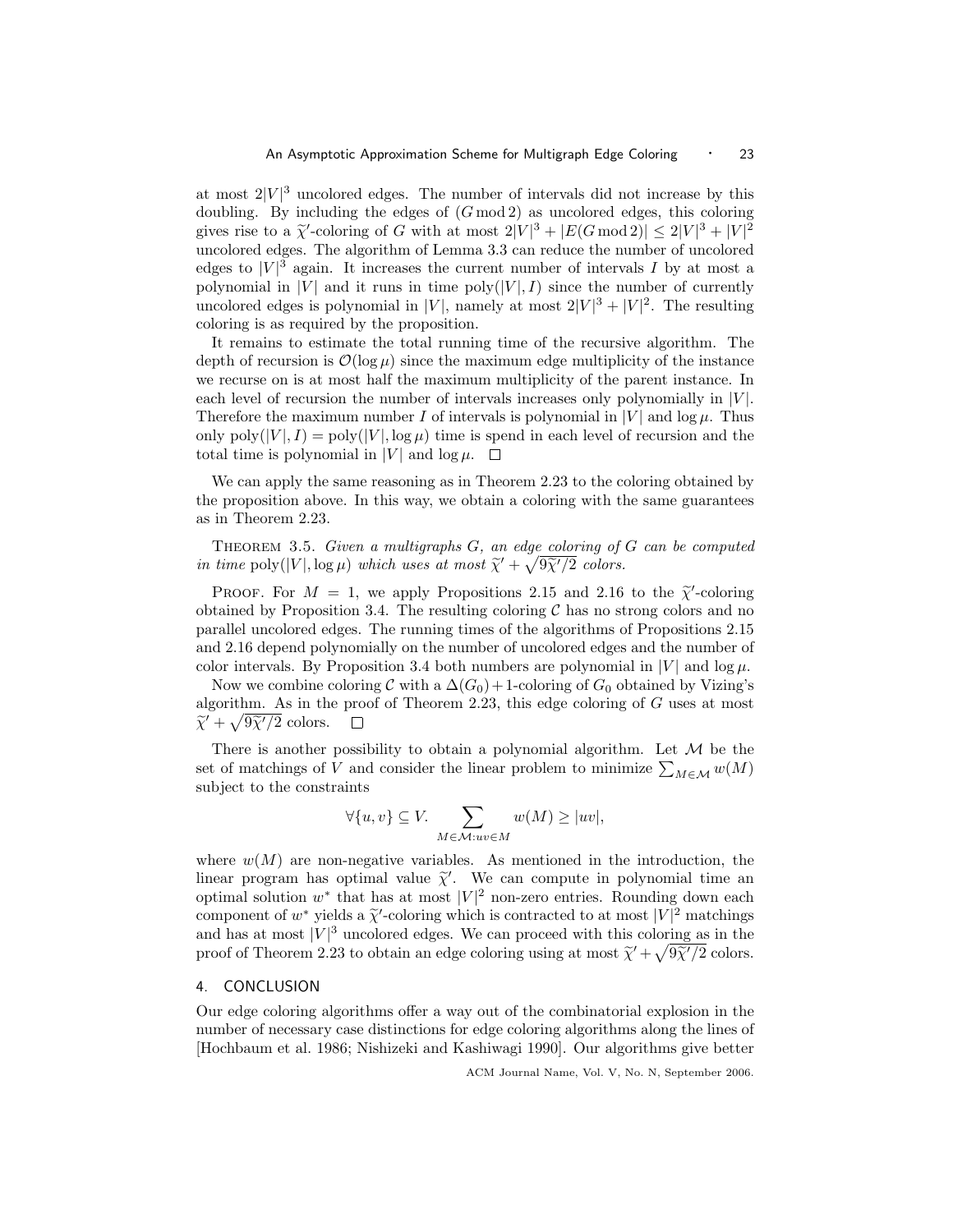approximation except for graphs with very small [Nishizeki and Kashiwagi 1990] or very large [Plantholt 2003] maximum degree.

If one wants to implement our algorithm to solve real world instances, it would be interesting to add further heuristics. For example, the algorithm of Theorem 2.23 interesting to add further heuristics. For example, the algorithm of Theorem 2.23<br>could be refined in such a way that it starts with only  $\Delta$  colors instead of  $\Delta + \sqrt{\Delta}$ , and then, before adding colors, it first tries to color edges by shifting alternating paths as in Lemma 2.1. It would then get optimal solutions at least for bipartite multigraphs. It might also be interesting to attempt to reduce the maximum degree of  $G_0$  before switching to Vizing's algorithm, e.g., by using balancing operations similar to the ones we apply to bad edges.

There are also many opportunities for speeding up the algorithm. For example, after adding a fresh color, one can color many edges at once by finding a maximal matching in  $G_0$ .

#### ACKNOWLEDGMENTS

We would like to thank Arthur Czumaj, Jeff Kahn, Michael Plantholt, Martin Skutella, Gerhard Wöginger and anonymous referees for useful feedback and valuable pointers to related work.

#### **REFERENCES**

- Caprara, A. and Rizzi, R. 1998. Improving a family of approximation algorithms to edge color multigraphs. Information Processing Letters 68, 11–15.
- COLE, R., OST, K., AND SCHIRRA, S. 2000. Edge-coloring bipartite multigraphs in  $O(E \log D)$ time. Combinatorica 21, 1, 5–12.
- FEIGE, U., OFEK, E., AND WIEDER, U. 2002. Approximating maximum edge coloring in multigraphs. In APPROX. LNCS, vol. 2462. Springer, 108–121.
- Gabow, H. N., Nishizeki, T., Kariv, O., Leven, D., and Terada, O. 1985. Algorithms for edgecoloring graphs. Tech. Rep. TR-41/85, Department of Computer Science, Tel Aviv University.
- GOLDBERG, M. K. 1973. On multigraphs of almost maximal chromatic class (in russian). Diskret Analiz 23, 3–7.
- HOCHBAUM, D. S., NISHIZEKI, T., AND SHMOYS, D. B. 1986. A better than "best possible" algorithm to edge color multigraphs. Journal of Algorithms 7, 79–104.
- Holyer, I. 1981. The NP-completeness of edge-coloring. SIAM Journal on Computing 10, 4, 718–720.
- Kahn, J. 1996. Asymptotics of the chromatic index for multigraphs. Journal of Combinatorial Theory B 68, 233–254.
- Nishizeki, T. and Kashiwagi, K. 1990. On the 1.1 edge-coloring of multigraphs. SIAM Journal on Discrete Mathematics 3, 3 (Aug.), 391–410.
- PADBERG, M. W. AND WOLSEY, L. A. 1984. Fractional covers for forests and matchings. Math. Programming 29, 1, 1–14.
- PLANTHOLT, M. 1999. A sublinear bound on the chromatic index of multigraphs. Discrete Mathematics 202, 1–3, 201–213.
- PLANTHOLT, M. 2003. A combined logarithmic bound on the chromatic index of multigraphs. Manuscript in preparation. The result was presented at the 34th Southeastern Int. Conf. on Combinatorics, Graph Theory, and Computing, Boca Raton.
- SEYMOUR, P. D. 1979. Some unsolved problems on one-factorization of graphs. In Graph Theory and Related Topics, J. A. Bondy and U. S. R. Murty, Eds. Academic Press, 367–368.
- Shannon, C. E. 1949. A theorem on colouring lines of a network. J. Math. Phys. 28, 148–151.
- Vizing, V. G. 1964. On an estimate of the chromatic class of a p-graph (in Russian). Diskret. Analiz 3, 23–30.